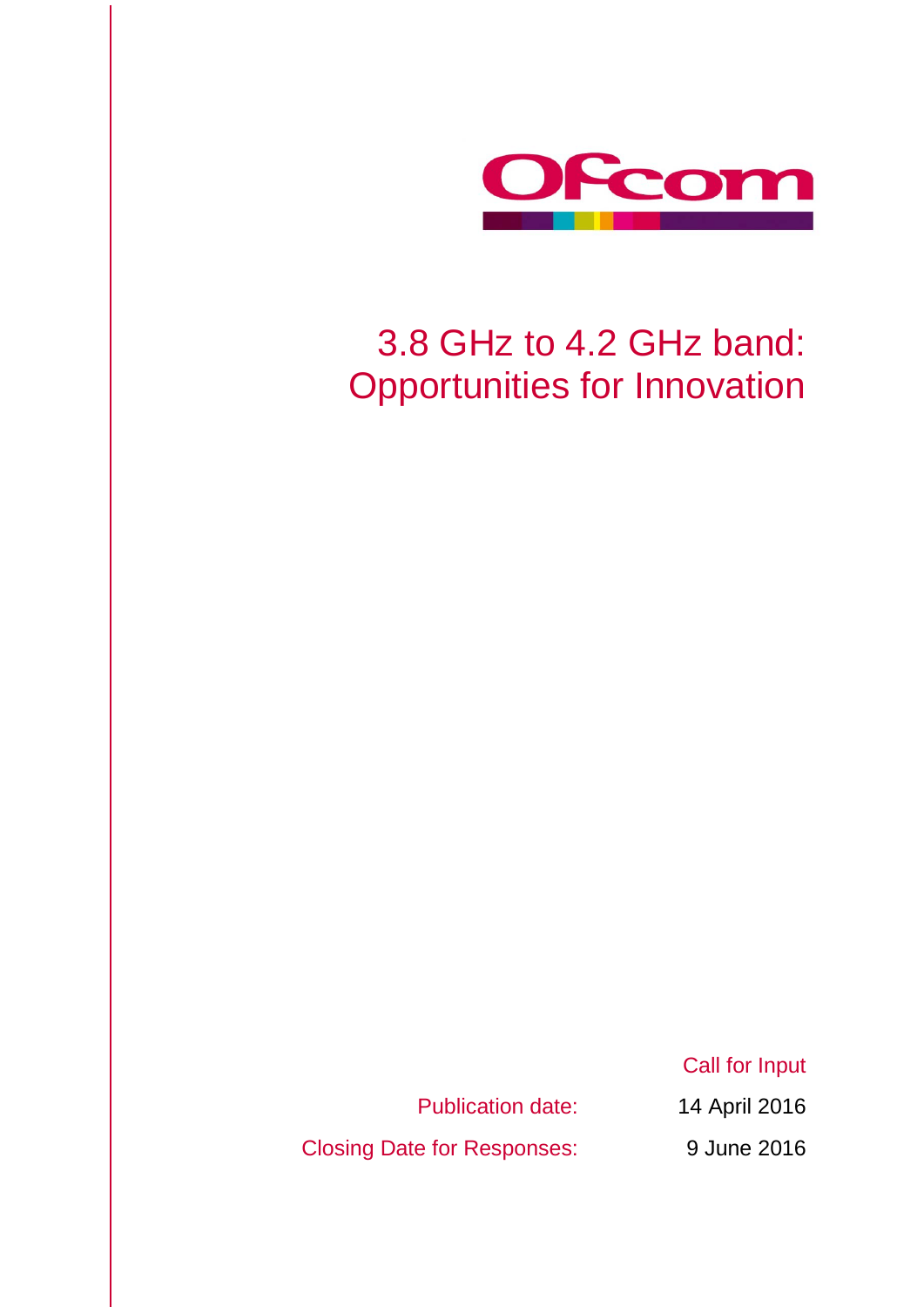# About this document

This Call for Input (CFI) introduces the 3.8 GHz to 4.2 GHz band as a candidate band for enhanced spectrum sharing, for potential new innovative applications, and seeks feedback and input from stakeholders.

The document is being published alongside the Spectrum Sharing Framework<sup>[1](#page-1-0)</sup>, which sets out an approach to systematically review opportunities for spectrum sharing.

We apply the spectrum sharing framework throughout this document to consider the opportunities that this band could offer to enable enhanced spectrum sharing.

Our preliminary analysis indicates that the band is suitable for more intensive sharing, while taking into account incumbent services.

To assist stakeholders in their understanding of how the band is currently used we have also made available, in conjunction with this CFI, the incumbent users characteristics of use in an online interactive tool<sup>[2](#page-1-1)</sup>.

<sup>1</sup> <http://stakeholders.ofcom.org.uk/consultations/spectrum-sharing-framework/statement/>

<span id="page-1-1"></span><span id="page-1-0"></span>2 [http://stakeholders.ofcom.org.uk/consultations/opportunities-for-spectrum-sharing](http://stakeholders.ofcom.org.uk/consultations/opportunities-for-spectrum-sharing-innovation/interactive-data/)[innovation/interactive-data/](http://stakeholders.ofcom.org.uk/consultations/opportunities-for-spectrum-sharing-innovation/interactive-data/)

 $\overline{a}$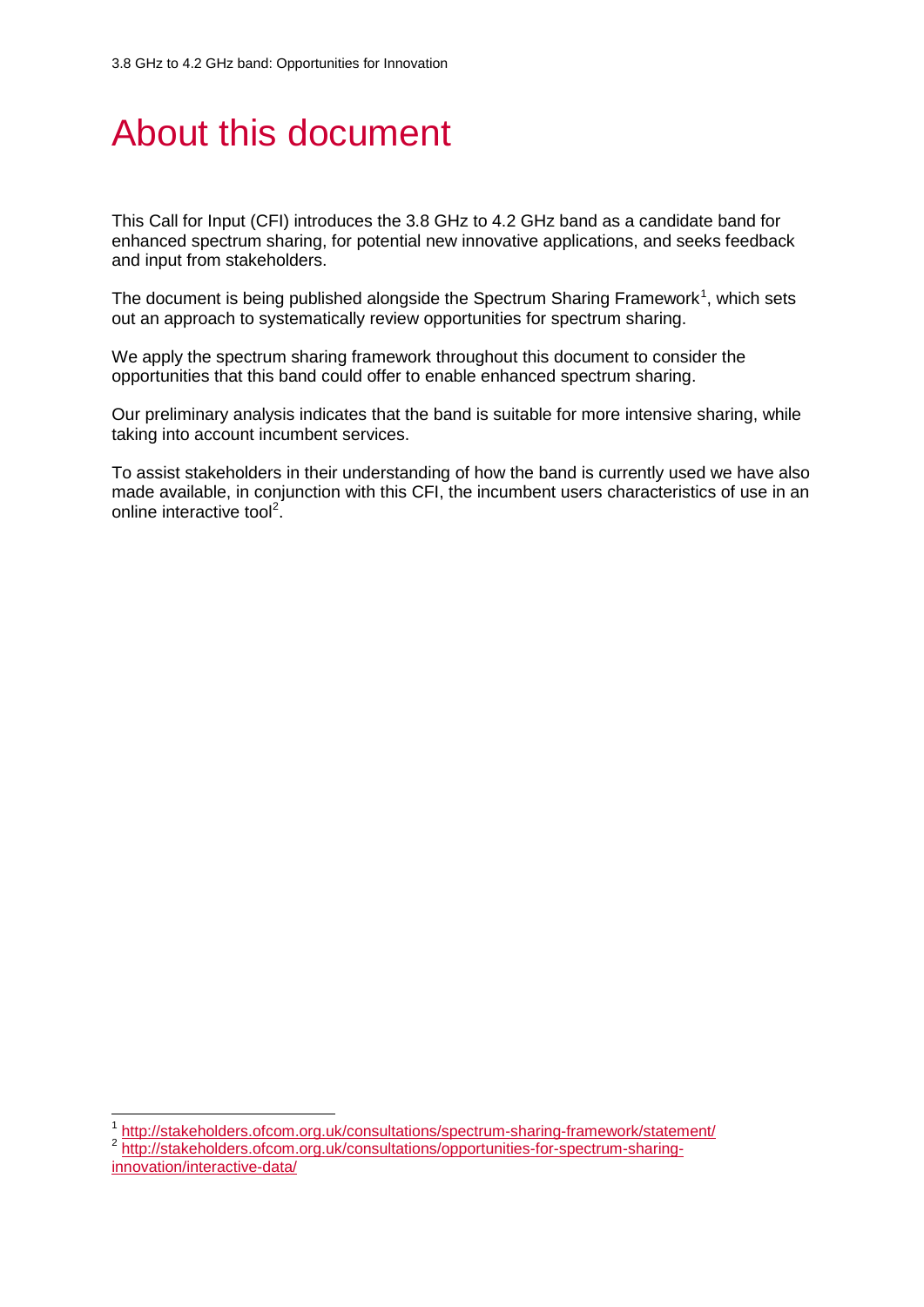# **Contents**

| <b>Section</b> |                                                                      | Page |
|----------------|----------------------------------------------------------------------|------|
| 1              | Introduction                                                         | 5    |
| $\overline{2}$ | The 3.8 GHz to 4.2 GHz band                                          | 8    |
| 3              | Enabling enhanced spectrum sharing in the 3.8 GHz to 4.2 GHz<br>band | 23   |
| 4              | <b>Next Steps</b>                                                    | 28   |
| Annex          |                                                                      | Page |
| 1              | Responding to this consultation                                      | 29   |
| $\overline{2}$ | Ofcom's consultation principles                                      | 31   |
| 3              | Consultation response cover sheet                                    | 32   |
| 4              | Consultation questions                                               | 34   |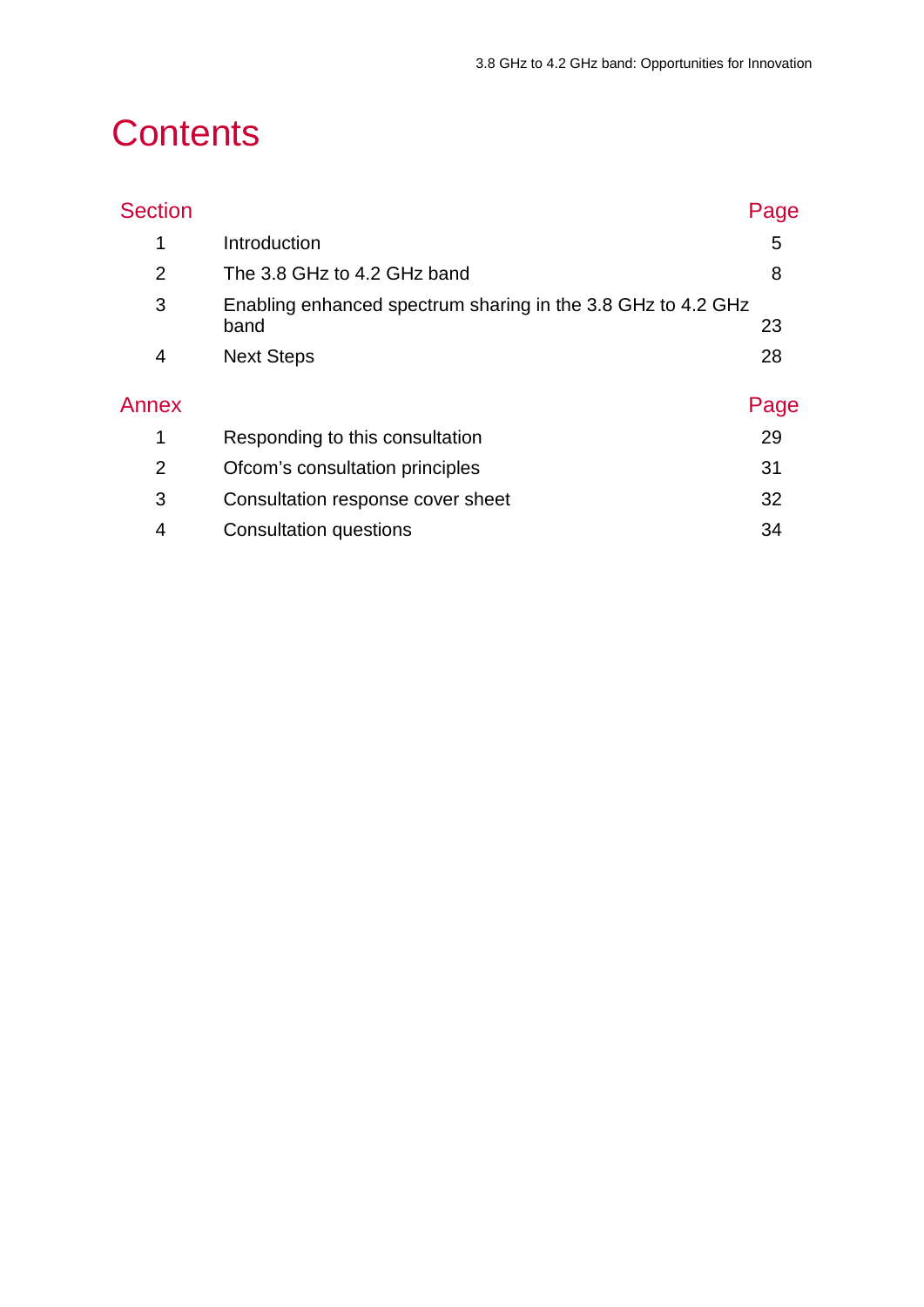#### **Section 1**

## <span id="page-3-0"></span>**Introduction**

## **Purpose**

- 1.1 The purpose of this Call for Input (CFI) is to build upon the Spectrum Sharing Framework<sup>[3](#page-3-1)</sup>, by introducing a first candidate band that we plan to consider for more intense sharing. This document is the beginning of a conversation with stakeholders and highlights our intention to promote increased shared access in the 3.8 GHz to 4.2 GHz band as we believe this band poses a good opportunity and potential for more intensive usage by innovative applications / services, while taking in to account incumbent services.
- 1.2 Respondents to our consultations on the Spectrum Management Strategy<sup>[4](#page-3-2)</sup> and the Spectrum Sharing Framework highlighted the demand for shared spectrum for high capacity applications. Respondents also added that access could be facilitated by the introduction of an advanced sharing framework. Further, the incumbents' characteristics of use in this band are geographically defined at fixed locations, relatively stable and known by Ofcom as we centrally manage the coordination between the existing services in the band. We believe such characteristics are important to define the potential for new services to share the spectrum. Therefore, we believe the band comprises a good balance of these necessary properties and an opportunity for innovative applications wishing to access spectrum on a shared basis.
- 1.3 This is the first band where we apply the Spectrum Sharing Framework by identifying the characteristics of use of its incumbents. Through this CFI, we are seeking stakeholders' feedback on the characteristics of use of potential new applications that could share the band. We also ask what types of barriers stakeholders identify to greater sharing in the band, and what types of tools could be applied to address these.
- 1.4 This initiative is focussed on UK innovation and is based on the band's specific characteristics of existing use in the UK.

## **Sharing is important**

- 1.5 In our Spectrum Management Strategy, published in April 2014, we highlighted the important role of sharing in addressing increasing demand for spectrum access and identified sharing as an area of increased emphasis to ensure the ongoing optimal use of spectrum.
- 1.6 We further highlighted our commitment to exploring new opportunities for increased shared access to spectrum in our Spectrum Sharing Framework Statement, published in parallel to this Call for Input, where we indicate our intention to understand the opportunity and impact of more intensive sharing in the 3.8 GHz to 4.2 GHz band, with a particular interest in new innovative services.

<span id="page-3-2"></span><span id="page-3-1"></span><sup>4</sup> [http://stakeholders.ofcom.org.uk/binaries/consultations/spectrum-management-](http://stakeholders.ofcom.org.uk/binaries/consultations/spectrum-management-strategy/statement/statement.pdf)

<sup>&</sup>lt;sup>3</sup> <http://stakeholders.ofcom.org.uk/consultations/spectrum-sharing-framework/statement/>  $\overline{a}$ 

[strategy/statement/statement.pdf](http://stakeholders.ofcom.org.uk/binaries/consultations/spectrum-management-strategy/statement/statement.pdf)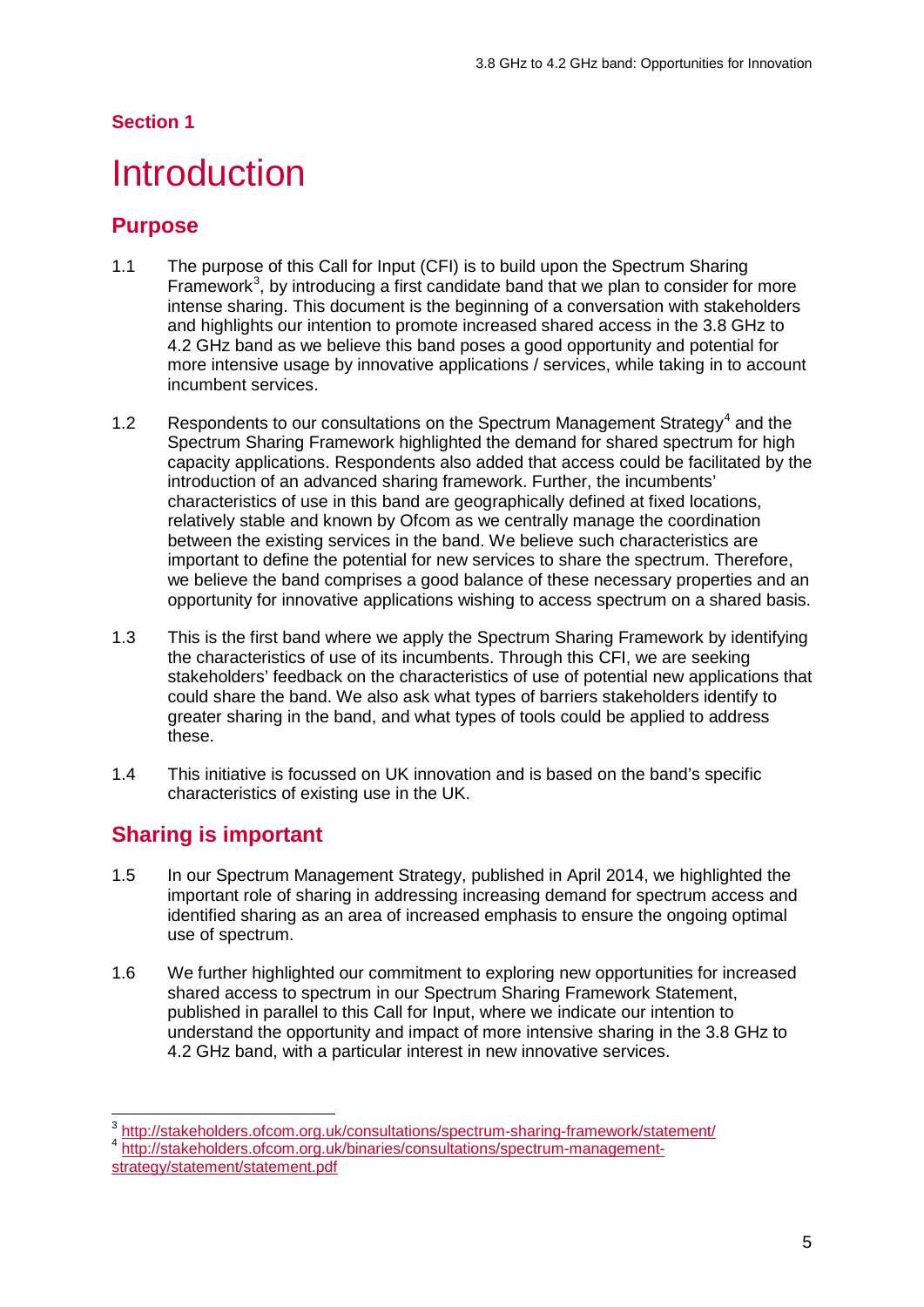1.7 In the sharing framework we also acknowledge that when we are evaluating whether it is possible to create a new sharing opportunity, we will always need to consider what the relative merits of that opportunity might be. Where there is potential benefit to new sharing we will need to consider the associated changes carefully, taking account of the benefits that incumbent services deliver to citizens and consumers. This includes incumbents' incentives to innovate and invest.

## **Applying the Spectrum Sharing Framework**

- 1.8 In line with the Spectrum Sharing Framework, in order to understand the opportunity for increased shared access, we analyse the bands' users and their characteristics of use.
- 1.9 The 3.8 GHz to 4.2 GHz band is already accessed in the UK by Fixed Links, Fixed Satellite Services, and UK Broadband as per Figure 1. There are currently 28 sites with satellite earth stations and 65 fixed links assignments across multiple channels in this band<sup>[5](#page-4-0)</sup>. This usage is concentrated in particular geographic areas and at particular frequencies within the band. UK Broadband has a UK-wide licence that includes 84 MHz of spectrum at 3925 MHz to 4009 MHz. All incumbents' deployments in the 3.8 GHz to 4.2 GHz band, including UK Broadband's deployments in the 3925 MHz to 4009 MHz range, are coordinated by Ofcom on a first-come-first-served basis.



#### **Figure 1: Frequency allocations in the 3.8 GHz to 4.2 GHz band.**

1.10 Given the characteristics of use of incumbent Fixed and Fixed Satellite Services, as set out in Section 2, we believe the 3.8 GHz to 4.2 GHz band has the potential to be accessed on a more intense shared basis by innovative applications with different requirements. In particular, some innovative applications might be able to use the spectrum on an opportunistic basis while other applications might, for example, require a defined quality of service but within a discrete area. Our preliminary view is that we could develop geographic licences, which could enable the delivery of a defined quality of service, in spectrum currently not assigned on a geographic basis<sup>[6](#page-4-1)</sup> and separated from fixed links and satellite earth stations. We also believe at this point that it may be possible to consider facilitating opportunistic spectrum access across the band without causing undue interference to existing licences.

<span id="page-4-0"></span><sup>&</sup>lt;sup>5</sup> Ofcom licensing data as of January 2016

<span id="page-4-1"></span> $6$  UK Broadband holds a geographic licence for the 3925 MHz to 4009 MHz range, assigned on a UKwide basis.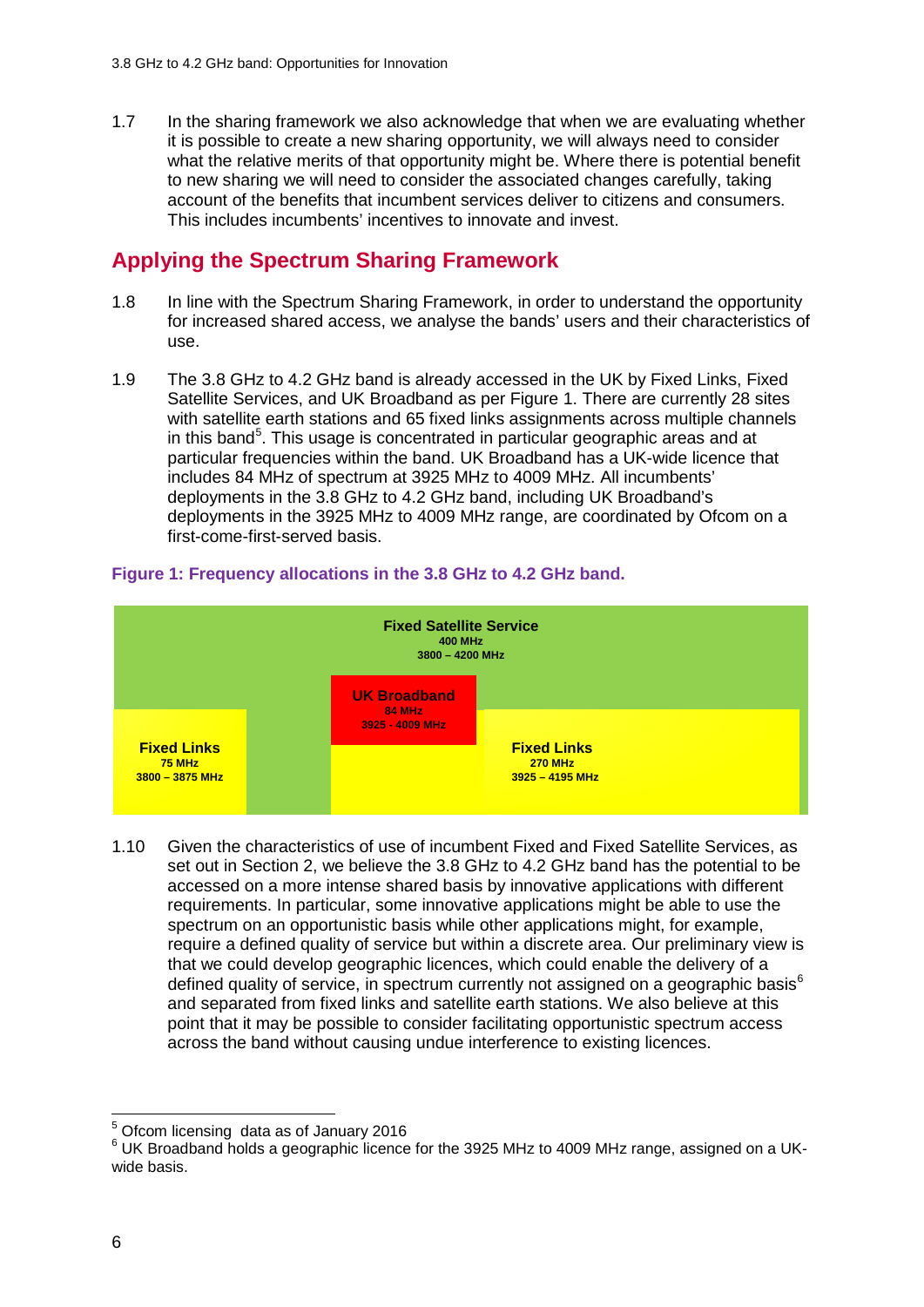1.11 Having identified tools and enablers for spectrum sharing in the Spectrum Sharing Framework, our intention is therefore to further consider developing regulatory tools that could enable additional access to the 3.8 GHz to 4.2 GHz band. We believe a multi-tier authorisation approach could be one way to provide an opportunity to cater for the diverse requirements of the potential new and existing users.

### **Rest of this document**

- 1.12 **Section 2** provides a more detailed analysis of the rationale for considering this band as a potential candidate band for enhanced sharing. It also provides an overview of how the 3.8 GHz to 4.2 GHz band is currently used to assist stakeholders with an interest in making use of this shared band to understand the level and nature of the existing usage of the band. The information presented focusses on the usage of the spectrum by the Fixed and Fixed Satellite Services, where Ofcom carries out detailed co-ordination and issues individual licences or in the case of receive only earth stations, grants of recognised spectrum access (RSA for ROES). In addition to the fixed links and satellite earth stations, UK Broadband also has access to an 84 MHz block of spectrum within this band (3925 MHz to 4009 MHz) under a nationwide spectrum access licence. Details of the UK Broadband licence can be found on Ofcom's website<sup>[7](#page-5-0)</sup>. The section also refers to the Characteristics of Use identified in the Spectrum Sharing Framework where appropriate, and provides additional information about, channelization, interdependencies with adjacent bands, and the international context.
- 1.13 **Section 3** introduces potential regulatory approaches and highlights tools that could potentially facilitate more intense spectrum sharing in the 3.8 GHz to 4.2 GHz band, as identified in the Spectrum Sharing Framework. Our preliminary view is that this could be enabled through opportunistic and geographically defined spectrum access approaches. We believe there is scope to incorporate these approaches in to a tiered authorisation approach to spectrum access.

<span id="page-5-0"></span><sup>&</sup>lt;sup>7</sup> [http://licensing.ofcom.org.uk/binaries/spectrum/mobile-wireless](http://licensing.ofcom.org.uk/binaries/spectrum/mobile-wireless-broadband/cellular/licences/SA_3.6_LICENCE_-_UK_Broadband_0823615_05-04-13.pdf)[broadband/cellular/licences/SA\\_3.6\\_LICENCE\\_-\\_UK\\_Broadband\\_0823615\\_05-04-13.pdf](http://licensing.ofcom.org.uk/binaries/spectrum/mobile-wireless-broadband/cellular/licences/SA_3.6_LICENCE_-_UK_Broadband_0823615_05-04-13.pdf)  $\overline{a}$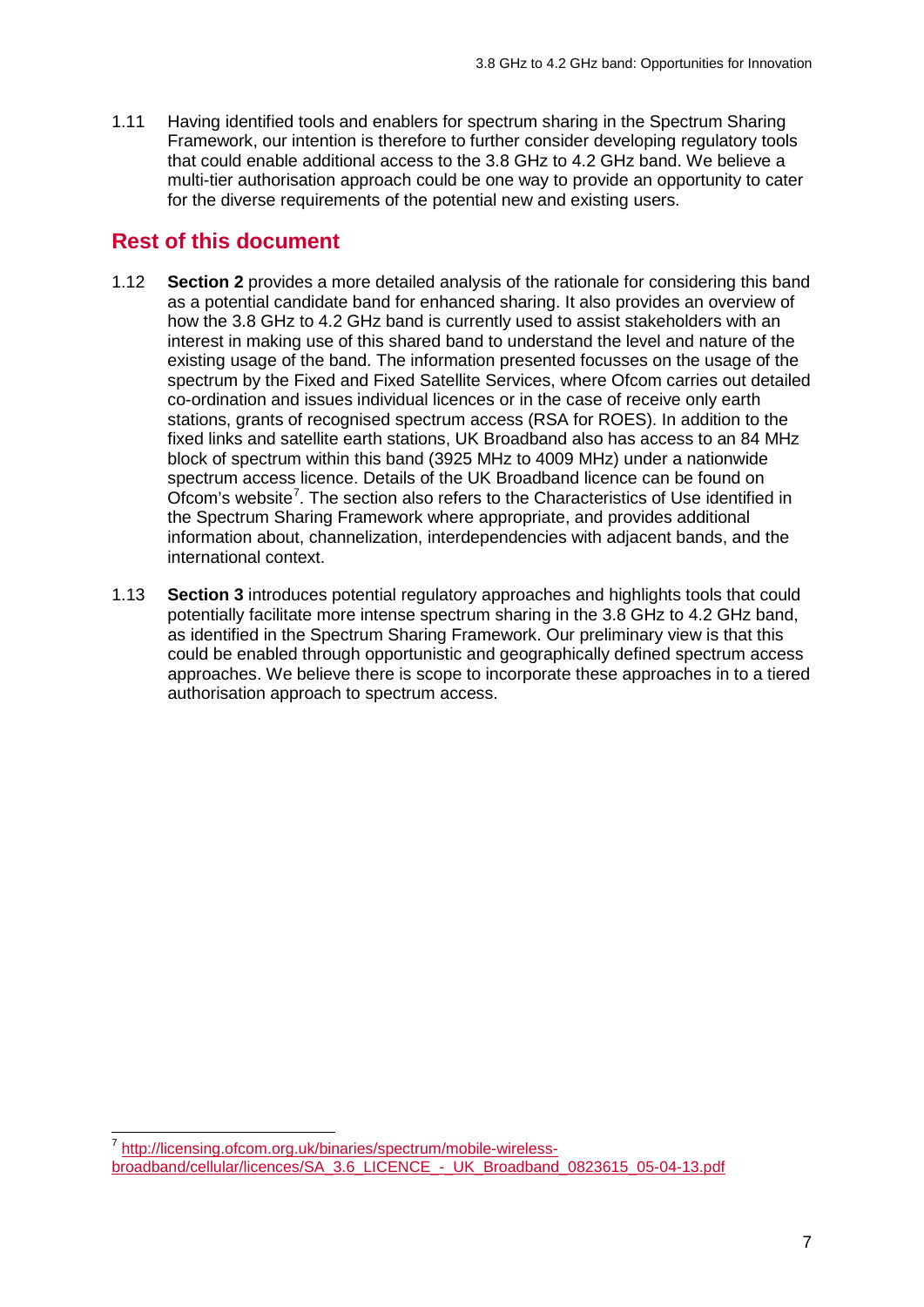## **Section 2**

# <span id="page-6-0"></span>The 3.8 GHz to 4.2 GHz band

## **Why this band**

- 2.1 In the Spectrum Management Strategy, many stakeholders supported in general terms the potential for increased spectrum sharing. We also received feedback advocating considering more intense spectrum sharing within the 3.6 GHz to 4.2 GHz band (also referred to as 'C-Band'), specifically highlighting the potential of the 3.8 GHz to 4.2 GHz sub band as a good opportunity given its characteristics. We agree that the band has good potential for considering increased use and sharing.
- 2.2 Following the Spectrum Sharing Framework consultation, issued in July 2015, we understand that some stakeholders may be interested in high-capacity applications that would require larger amounts of spectrum, more likely to be available above 1 GH $z^8$  $z^8$ . In addition a confidential respondent identified the 3.6 GHz to 4.2 GHz band as a potential candidate band for dynamic shared access.
- 2.3 We have analysed the characteristics of use of incumbents, focusing on Fixed Satellite and Fixed Services, where Ofcom carries out detailed co-ordination and issues individual licences or in the case of receive only earth stations, grants of recognised spectrum access (RSA for ROES). This is a first step to help stakeholders in understanding the opportunity for enhanced sharing. We believe the band is uniquely apt for more intensive spectrum sharing that takes account of the use of the current licence holders against potential new uses. This is supported by the following reasons:
	- Incumbent usage of the band by the Fixed and Fixed Satellite Services tends to be concentrated in discrete geographic areas
	- Historical data shows that the incumbent Fixed and Fixed Satellite Services in the band appear to have had relatively stable usage requirements
	- Specific frequencies / channels within the band are used at specific locations, leaving opportunities for alternative use on these frequencies potentially across multiple locations.
	- Ofcom holds information regarding specific deployments in the band because it carries out the technical co-ordination between the three existing services assignments in the band
	- There are no current harmonisation measures within Europe for this band.
- 2.4 In this section we analyse in detail why we believe the band has potential for increased sharing, and we start using the sharing framework as a guide to support stakeholders in defining the opportunity. This analysis begins by explaining how the band's usage by fixed links and satellite earth stations is segmented by geography

<span id="page-6-1"></span> $8$  We also identified that some stakeholders may be interested in applications that require more limited infrastructure and achieve relatively wide-area coverage, and therefore operate at lower frequency spectrum, which is likely to be available in smaller channels.  $\overline{a}$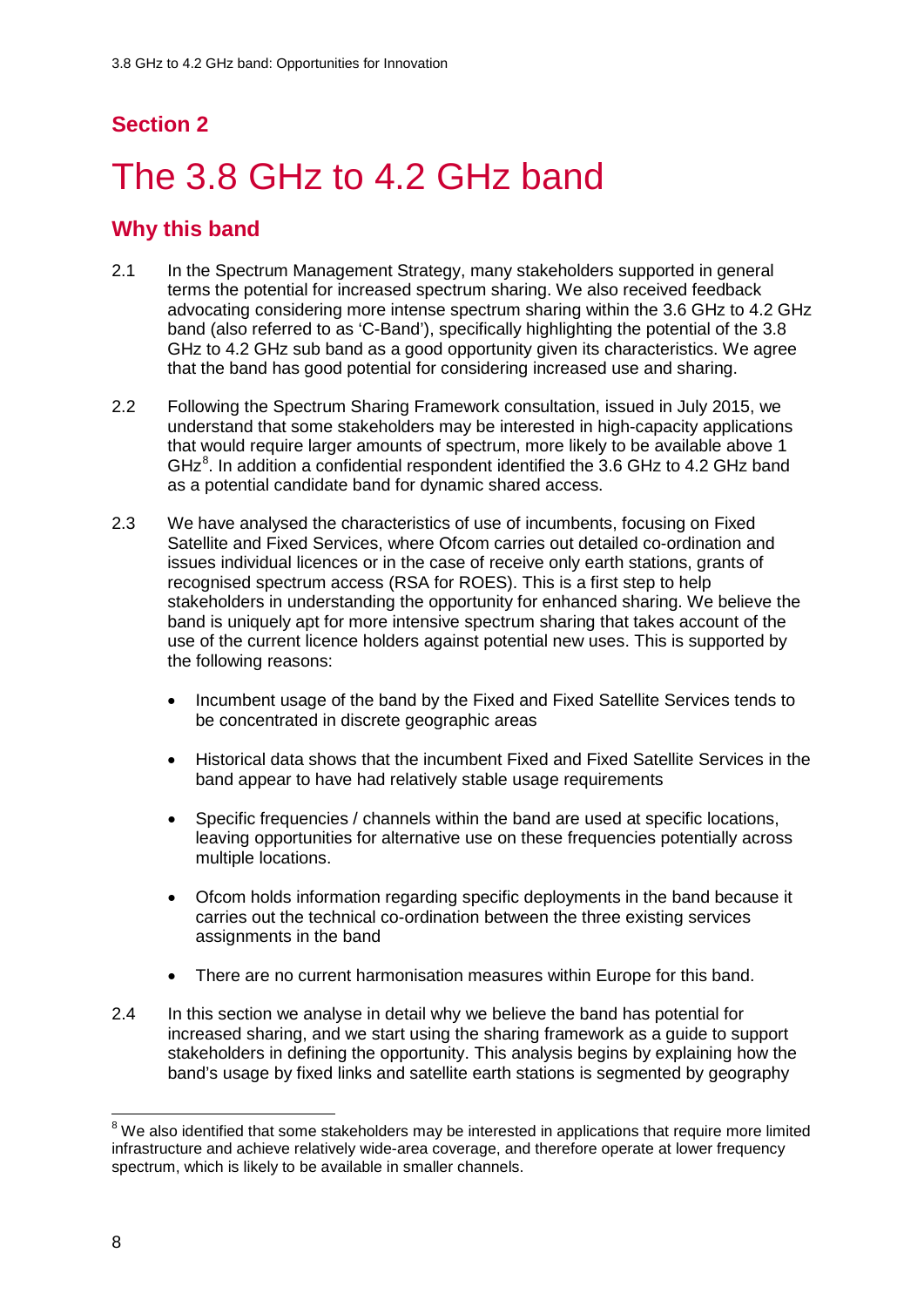and frequency range in turn. It then combines both of these aspects to illustrate a more detailed picture of how intensively the spectrum is being used by incumbent Fixed and Fixed Satellite Services.

### **Incumbent services and their characteristics**

- 2.5 There are currently three types of application already accessing the 3.8 GHz to 4.2 GHz band $9$ :
	- **Fixed Satellite Service (FSS).** Ofcom authorises access for these applications through licences for assignments to permanent earth stations (PES) and grants of recognised spectrum access for receive only earth stations (RSA for ROES) on a first-come-first served basis. The 400 MHz block forms part of a wider 3.6 GHz to 4.2 GHz block that is used for spaceto-Earth transmissions. Access is authorised to a licensee depending on the outcome of Ofcom coordination<sup>[10](#page-7-1)</sup> with other services. Typically, this band is used for TV contribution, as well as terrestrial networks backhaul, legacy telephone, and carrier applications.
	- **Fixed Service (FS).** Ofcom authorises point to point fixed links on a firstcome-first-served basis, subject to Ofcom coordination and Ofcom technical frequency assignment criteria<sup>11</sup>. These links use the 3800 MHz to 3875 MHz and 3925 MHz to 4195 MHz ranges within the 3.8 GHz to 4.2 GHz band which is part of the wider 3.6 GHz to 4.2 GHz fixed link harmonised duplexed channel plan<sup>12</sup>. Fixed links in this band are used for a range of infrastructure and backhaul applications including applications that benefit from the low latency properties of point to point fixed wireless links.
	- **Mobile / Wireless Access Applications.** UK Broadband holds a UK-wide spectrum access licence<sup>[13](#page-7-4)</sup> in the 3925 MHz to 4009 MHz band with individual assignments coordinated by Ofcom on a first-come-first-served basis with both Fixed and Fixed Satellite Services. When UK Broadband wishes to request a new assignment in this spectrum, it submits technical information to Ofcom which is then assessed against incumbent deployments using Ofcom's technical co-ordination tool as given in the coordination guidelines<sup>14</sup>.
- 2.6 Our analysis is based on licensing data that Ofcom holds on Fixed and Fixed Satellite Services' use of spectrum as of January 2016. This analysis does not include UK Broadband's use of the 3925 MHz to 4009 MHz range. Data on fixed links

[documents/coordination\\_processes.pdf](http://stakeholders.ofcom.org.uk/binaries/spectrum/spectrum-policy-area/spectrum-management/research-guidelines-tech-info/coordination-documents/coordination_processes.pdf)

<span id="page-7-0"></span> $9$  All licences granted by Ofcom are not exclusive. If a key public policy objective could only be met through use of this spectrum, and the licensees were unwilling or unable to meet this objective, but other users could, Ofcom reserves the right to grant additional licences for the use of some or all of these frequencies, with appropriate safeguards to manage the risk of interference.<br><sup>10</sup> This is a process by which Ofcom checks the potential for interference with other existing services  $\overline{a}$ 

<span id="page-7-1"></span>that could arise from a new deployment.

<span id="page-7-2"></span><sup>11</sup> OfW 446 [http://stakeholders.ofcom.org.uk/binaries/spectrum/spectrum-policy-area/spectrum](http://stakeholders.ofcom.org.uk/binaries/spectrum/spectrum-policy-area/spectrum-management/research-guidelines-tech-info/tfac/ofw446.pdf)[management/research-guidelines-tech-info/tfac/ofw446.pdf](http://stakeholders.ofcom.org.uk/binaries/spectrum/spectrum-policy-area/spectrum-management/research-guidelines-tech-info/tfac/ofw446.pdf)<br>
<sup>12</sup> CEPT/ERC/REC 12-08 E Annex A Part 2

<span id="page-7-4"></span><span id="page-7-3"></span><sup>13</sup> [http://licensing.ofcom.org.uk/binaries/spectrum/mobile-wireless-](http://licensing.ofcom.org.uk/binaries/spectrum/mobile-wireless-broadband/cellular/licences/SA_3.6_LICENCE_-_UK_Broadband_0823615_05-04-13.pdf)

<span id="page-7-5"></span>[broadband/cellular/licences/SA\\_3.6\\_LICENCE\\_-\\_UK\\_Broadband\\_0823615\\_05-04-13.pdf](http://licensing.ofcom.org.uk/binaries/spectrum/mobile-wireless-broadband/cellular/licences/SA_3.6_LICENCE_-_UK_Broadband_0823615_05-04-13.pdf) <sup>14</sup> UK Spectrum Co-Ordination: Co-ordination of licensed services in the band 3605 to 3689 MHz paired with 3925 – 4009 MHz [http://stakeholders.ofcom.org.uk/binaries/spectrum/spectrum-policy](http://stakeholders.ofcom.org.uk/binaries/spectrum/spectrum-policy-area/spectrum-management/research-guidelines-tech-info/coordination-documents/coordination_processes.pdf)[area/spectrum-management/research-guidelines-tech-info/coordination-](http://stakeholders.ofcom.org.uk/binaries/spectrum/spectrum-policy-area/spectrum-management/research-guidelines-tech-info/coordination-documents/coordination_processes.pdf)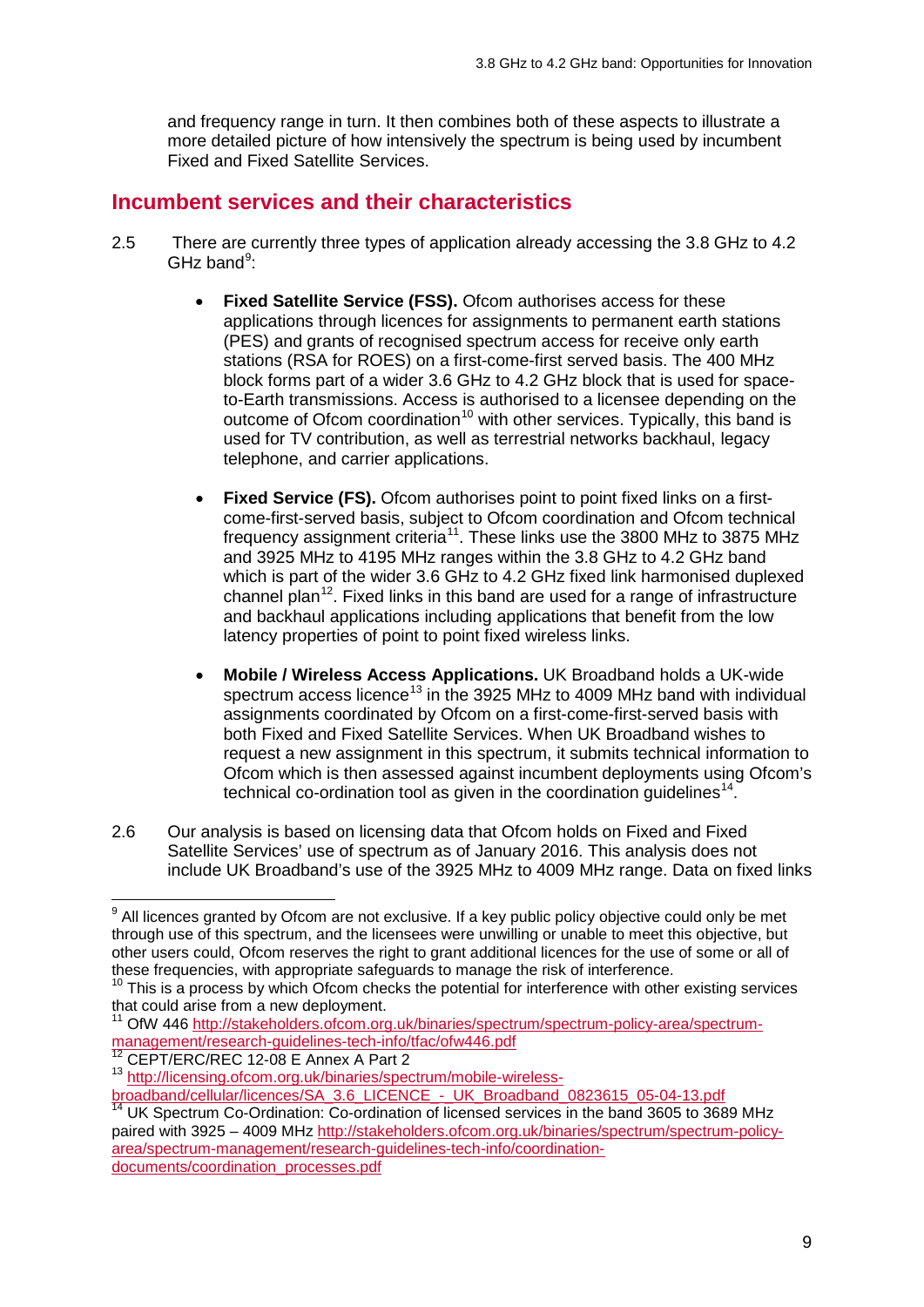and satellite earth station deployments is also available in searchable form in the Wireless Telegraphy Act Register<sup>[15](#page-8-0)</sup>, and has been released in open-data format<sup>16</sup> alongside the Spectrum Sharing Framework Statement.

2.7 Our analysis focusses on the characteristics of use of the Fixed and Fixed Satellite Services, as identified in the Spectrum Sharing Framework. The following table illustrates from a high level perspective how these services use the band with reference to these characteristics of use.

#### **Table 1: Incumbents' characteristics of use**

|                                       | <b>Fixed Satellite Service</b><br>3.8 GHz to 4.2 GHz                                                                                          | <b>Fixed Service</b><br>3.8 GHz to 4.2 GHz                                                                                                      |
|---------------------------------------|-----------------------------------------------------------------------------------------------------------------------------------------------|-------------------------------------------------------------------------------------------------------------------------------------------------|
| Time                                  | Satellite earth stations generally<br>receive radio signals from satellites<br>on a continuous basis.                                         | Fixed links generally transmit and<br>receive radio signals on a continuous<br>basis.                                                           |
| Geography/<br>coverage                | Satellite earth stations are distributed<br>widely across the UK, particularly in<br>rural areas.                                             | Fixed links tend to be concentrated<br>around and between specific locations<br>/ routes with particular use in the south<br>and around London. |
| <b>Quality of</b><br>service          | Satellite earth stations require high<br>levels of availability.                                                                              | Fixed links require high levels of<br>availability.                                                                                             |
| <b>Capacity</b><br><b>Requirement</b> | These can be variable depending on<br>the specific applications.                                                                              | These can be variable depending on<br>the specific applications.                                                                                |
| <b>Density of</b><br><b>use</b>       | As of January 2016, a total of 28<br>sites with satellite earth stations <sup>17</sup> .                                                      | As of January 2016 a total of 65 Fixed<br>links.                                                                                                |
| <b>Evolution of</b><br>these criteria | Fixed Satellite Services have had<br>stable characteristics of use in recent<br>years, and there are no indications<br>that this will change. | The number of fixed links grew sharply<br>in late 2013, but has since been stable.<br>Other characteristics of use are<br>generally stable.     |

<sup>2.8</sup> The technical characteristics of use regarding the Fixed and Fixed Satellite Services, specifically the applications' azimuth, antenna height, and power levels, are published in an interactive format alongside this Call for Input<sup>[18](#page-8-3)</sup>. Stakeholders can use this tool to discover how these technical characteristics of use apply to each frequency range. In addition to the above, the Spectrum Sharing Framework also introduces "economies of scale and harmonisation" as a relevant characteristic of use for potential new users only.

<sup>&</sup>lt;sup>15</sup> http://spectruminfo.ofcom.org.uk/spectrumInfo/licences

<span id="page-8-1"></span><span id="page-8-0"></span><sup>&</sup>lt;sup>16</sup> http://stakeholders.ofcom.org.uk/spectrum/information/spectrum-info-FAQ/wireless-telegraphy-<br>register/. This data will be updated quarterly.

<span id="page-8-3"></span><span id="page-8-2"></span><sup>&</sup>lt;sup>17</sup> This excludes satellite links licensed to foreign governments.<br><sup>18</sup> [http://stakeholders.ofcom.org.uk/consultations/opportunities-for-spectrum-sharing](http://stakeholders.ofcom.org.uk/consultations/opportunities-for-spectrum-sharing-innovation/interactive-data/)[innovation/interactive-data/](http://stakeholders.ofcom.org.uk/consultations/opportunities-for-spectrum-sharing-innovation/interactive-data/)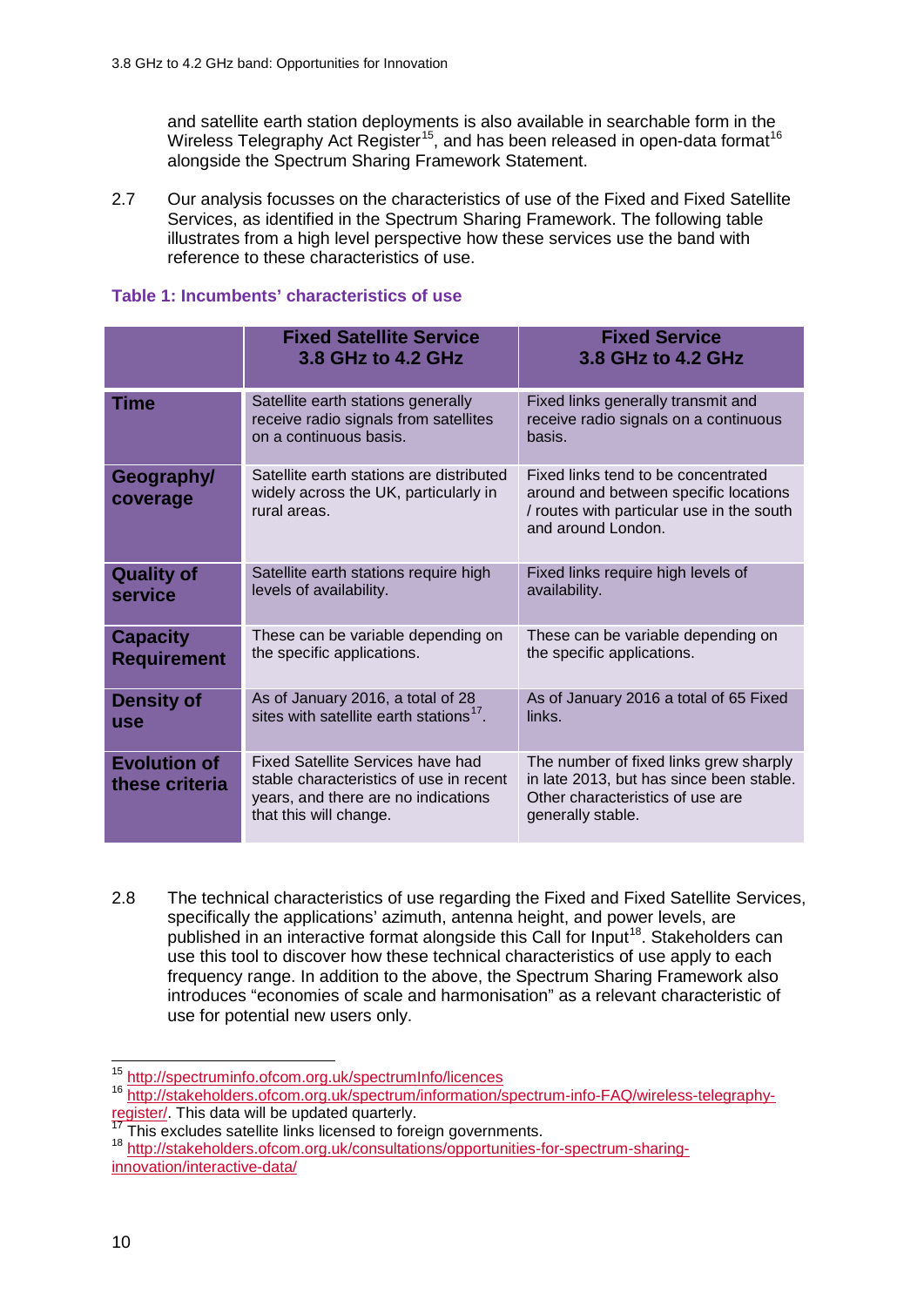- 2.9 UK Broadband's spectrum access licence covers wireless access applications on a nationwide basis. Details of this licence are available on Ofcom's website<sup>[19](#page-9-0)</sup>.
- 2.10 Our aim in analysing the characteristics of use is to provide an informed view on the existing services to support stakeholders in identifying the opportunities for more shared usage.

### **Current use of spectrum by Fixed Links and Fixed Satellite Services**

- 2.11 Information has been identified in our Spectrum Sharing Framework as both a critical enabler and tool for spectrum sharing.
- 2.12 Building on the characteristics of use, this section provides further information about how the fixed links and fixed satellite services use the band considering, use by channel and by geography $^{20}$ .
- 2.13 As of January 2016, there are 28 sites with satellite earth stations in the UK, accounting for 201 separate links between the earth stations and the relevant satellites<sup>[21](#page-9-2)</sup> (52 satellites). There are also 65 fixed links assignments authorised in the band, as of January 2016. Here we refer to any fixed link assignment that falls within the band<sup>[22](#page-9-3)</sup>, including those in which only one part of the duplex is within the band. and those in which both the upper and lower duplex are within the band. Figure 2 below provides an overview of the distribution of fixed link and satellite earth station locations in the UK.

 $\overline{a}$ 

<span id="page-9-0"></span><sup>&</sup>lt;sup>19</sup> [http://licensing.ofcom.org.uk/binaries/spectrum/mobile-wireless](http://licensing.ofcom.org.uk/binaries/spectrum/mobile-wireless-broadband/cellular/licences/SA_3.6_LICENCE_-_UK_Broadband_0823615_05-04-13.pdf)[broadband/cellular/licences/SA\\_3.6\\_LICENCE\\_-\\_UK\\_Broadband\\_0823615\\_05-04-13.pdf](http://licensing.ofcom.org.uk/binaries/spectrum/mobile-wireless-broadband/cellular/licences/SA_3.6_LICENCE_-_UK_Broadband_0823615_05-04-13.pdf)<br><sup>20</sup> This data does not include any analysis of the use of the band by UK Broadband<br><sup>21</sup> This excludes satellite links licensed to foreign gove

<span id="page-9-1"></span>

<span id="page-9-3"></span><span id="page-9-2"></span>particular geographic path between two fixed points. As explained in Section 3, the Fixed Links' channelling arrangements in this band mean that for some of these assignments only the upper duplex channel falls in the 3.8 GHz to 4.2 GHz band, whereas for other assignments both the upper and lower duplex fall inside the band.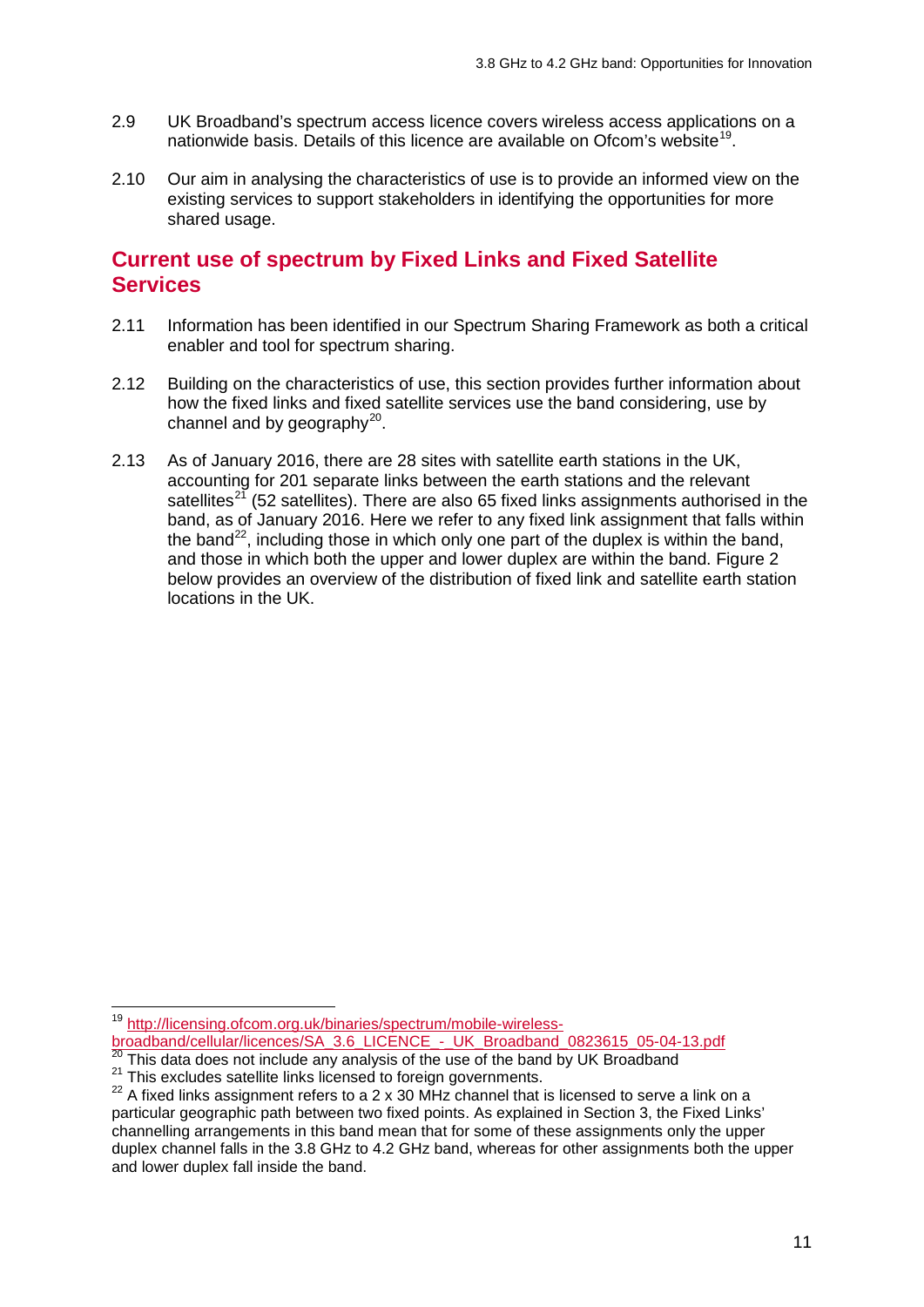#### **Figure 2: Incumbent geographic distribution of fixed links and satellite earth stations in the 3.8 GHz to 4.2 GHz band**



2.14 Incumbent use of the band by the Fixed and Fixed Satellite Services has been relatively stable, as shown by our analysis of historical figures for both fixed links and satellite earth stations. This is illustrated in Table 2 for fixed links and Table 3 for satellite earth stations. With regards to fixed links we have provided information going back to 2010, whilst for satellite earth stations we have analysed the last two years' worth of data. We have also published alongside this CFI, an interactive analysis including the technical characteristics of use for incumbents<sup>23</sup>; specifically, we provide technical information concerning the applications' azimuth, antenna

<span id="page-10-0"></span><sup>&</sup>lt;sup>23</sup> [http://stakeholders.ofcom.org.uk/consultations/opportunities-for-spectrum-sharing](http://stakeholders.ofcom.org.uk/consultations/opportunities-for-spectrum-sharing-innovation/interactive-data/)[innovation/interactive-data/](http://stakeholders.ofcom.org.uk/consultations/opportunities-for-spectrum-sharing-innovation/interactive-data/)  $\overline{a}$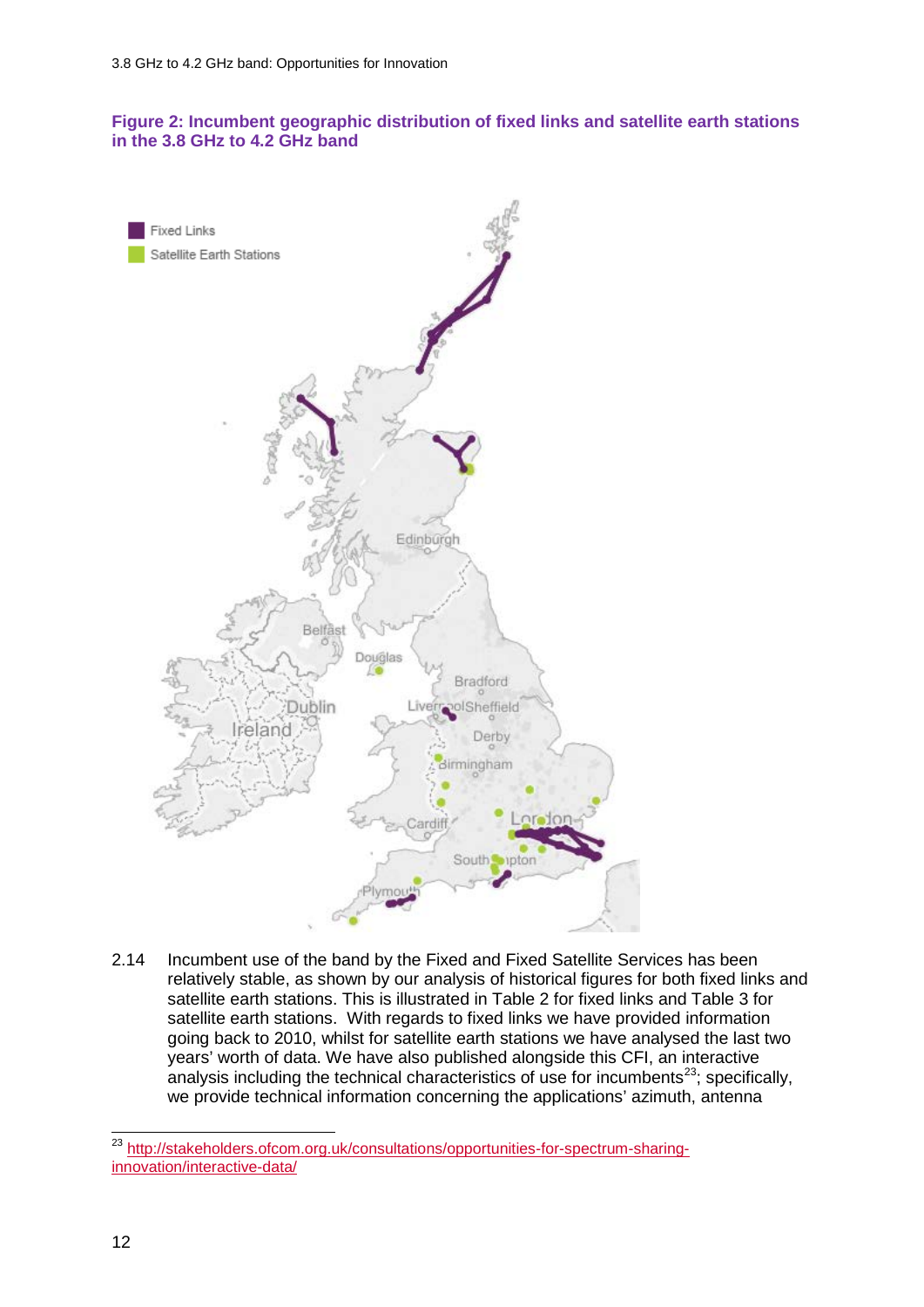height, and power levels by frequency range where appropriate. This information can also be downloaded in open format for re-use $^{24}$ .

#### **Table 2: Historical fixed links usage of 3.8 GHz to 4.2 GHz band**

|                                         | <b>Dec</b> | Jun  | <b>Dec</b> | Jun  | <b>Dec</b> | Jun  | <b>Dec</b> | Jun  | <b>Dec</b> | Jun  | <b>Dec</b> |
|-----------------------------------------|------------|------|------------|------|------------|------|------------|------|------------|------|------------|
|                                         | 2010       | 2011 | 2011       | 2012 | 2012       | 2013 | 2013       | 2014 | 2014       | 2015 | 2015       |
| <b>Fixed links</b><br>assignments<br>25 | 42         | 41   | 33         | 31   | 31         | 31   | 86         | 88   | 91         | 94   | 65         |

#### **Table 3: Historical satellite earth station usage of 3.8 GHz to 4.2 GHz band[26](#page-11-2)**

|                                                  | December 2014 | <b>June 2015</b> | December 2015 |
|--------------------------------------------------|---------------|------------------|---------------|
| Satellite earth station<br>$\mathsf{links}^{27}$ | 200           | 201              | 201           |

- 2.15 As illustrated in Figure 2, usage of this band varies by location and is relatively concentrated. Usage is further segmented when considering different channels within the band.
- 2.16 We have identified 12 distinct frequency ranges within the 3.8 GHz to 4.2 GHz band, which we use to analyse the intensity of the band's usage. In Figure 3 we provide an overview of the band's structure along with the associated Fixed Service channels.

<span id="page-11-0"></span><sup>&</sup>lt;sup>24</sup> [http://stakeholders.ofcom.org.uk/spectrum/information/spectrum-info-FAQ/wireless-telegraphy](http://stakeholders.ofcom.org.uk/spectrum/information/spectrum-info-FAQ/wireless-telegraphy-register/)[register/](http://stakeholders.ofcom.org.uk/spectrum/information/spectrum-info-FAQ/wireless-telegraphy-register/)  $\overline{a}$ 

<span id="page-11-3"></span><span id="page-11-2"></span>

<span id="page-11-1"></span> $^{25}$  This refers to the assignment of a 2 x 30 MHz channel for a single bi-directional fixed link path.<br><sup>26</sup> This excludes satellite links licensed to foreign governments.<br><sup>27</sup> This refers to a unique path between a sat one or more links authorised to it, depending on the number of satellites it receives signals from. Several spectrum assignments can be licensed to each link.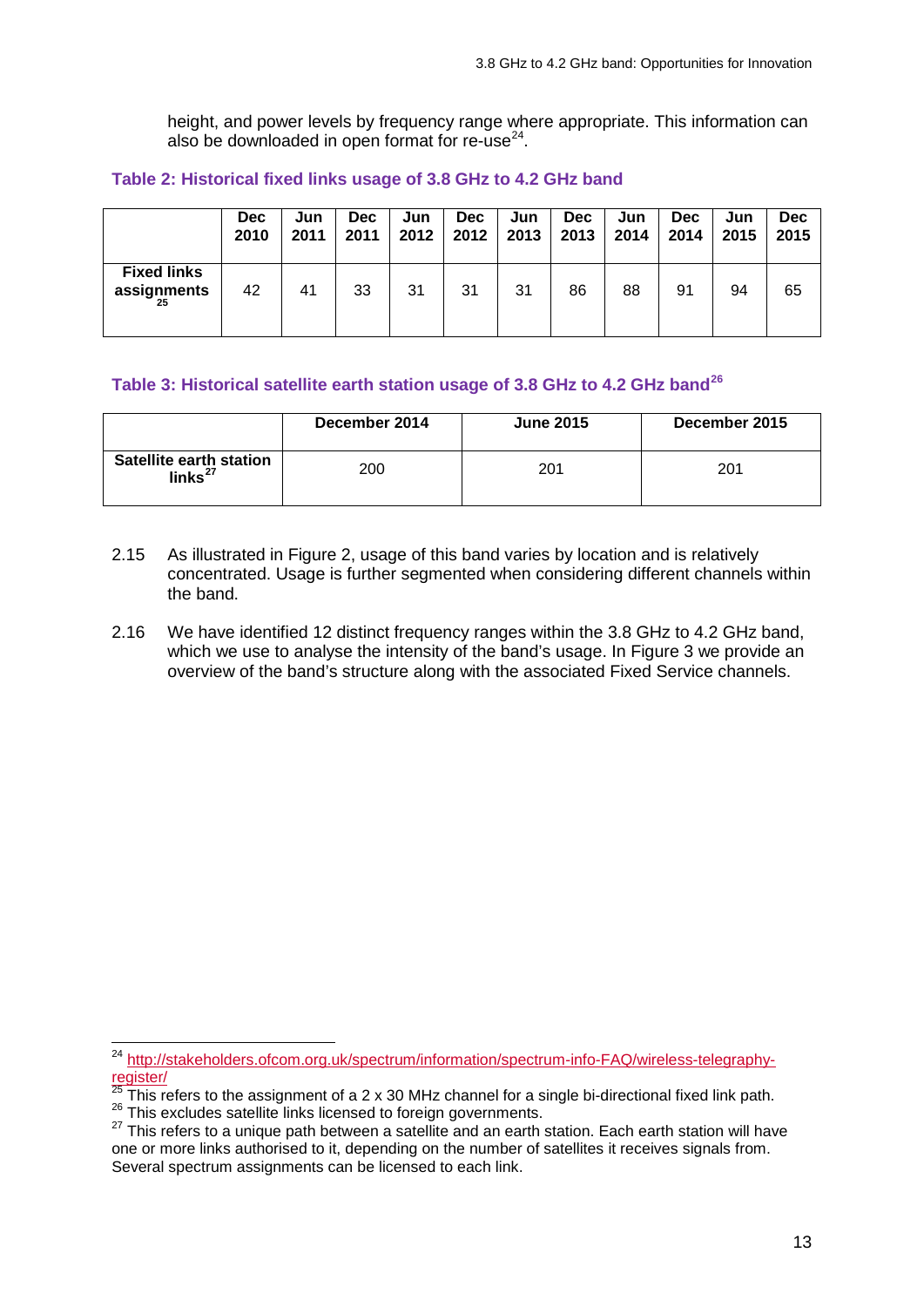#### **Figure 3: Channelling arrangements in the 3.8 GHz to 4.2 GHz band**

| <b>Fixed Satellite Service</b><br><b>Space-to-Earth transmissions</b><br>$3800 - 4200$ MHz                 |                                                   |                                                                           |                                              |                                                   |                                                   |                                                   |                                                   |                                                   |                                                   |                                                   |                                                             |                                                        |
|------------------------------------------------------------------------------------------------------------|---------------------------------------------------|---------------------------------------------------------------------------|----------------------------------------------|---------------------------------------------------|---------------------------------------------------|---------------------------------------------------|---------------------------------------------------|---------------------------------------------------|---------------------------------------------------|---------------------------------------------------|-------------------------------------------------------------|--------------------------------------------------------|
|                                                                                                            |                                                   |                                                                           |                                              |                                                   | <b>UK Broadband</b><br>84 MHz<br>3925 - 4009 MHz  |                                                   |                                                   |                                                   |                                                   |                                                   |                                                             |                                                        |
| Lower Part of the Fixed<br><b>Links Duplex</b><br>75 MHz<br><b>Duplex Centre</b><br>3800 - 3875 MHz<br>Gap |                                                   | Upper part of the Fixed Links Duplex<br><b>270 MHz</b><br>3925 - 4195 MHz |                                              |                                                   |                                                   |                                                   |                                                   |                                                   | $\frac{5}{5}$                                     |                                                   |                                                             |                                                        |
| CH <sub>7</sub><br>3800<br>3815<br><b>MHz</b>                                                              | CH <sub>8</sub><br>$3815 -$<br>3845<br><b>MHz</b> | CH <sub>9</sub><br>$3.845 -$<br>3875<br><b>MHz</b>                        | <b>50 MHz</b><br>$3875 - 3925$<br><b>MHz</b> | CH <sub>1</sub><br>$3925 -$<br>3955<br><b>MHz</b> | CH <sub>2</sub><br>$3955 -$<br>3985<br><b>MHz</b> | CH <sub>3</sub><br>$3985 -$<br>4015<br><b>MHz</b> | CH <sub>4</sub><br>$4015 -$<br>4045<br><b>MHz</b> | CH <sub>5</sub><br>$4045 -$<br>4075<br><b>MHz</b> | CH <sub>6</sub><br>$4075 -$<br>4105<br><b>MHz</b> | CH <sub>7</sub><br>$4105 -$<br>4135<br><b>MHz</b> | CH <sub>8</sub><br>$4135 -$<br>4165<br><b>MHz</b>           | Ħ<br>CH <sub>9</sub><br>$4165 -$<br>4195<br><b>MHz</b> |
|                                                                                                            | Range 1<br>$3800 - 3845$<br><b>MHz</b>            | Range 2<br>$3845 -$<br>3875<br><b>MHz</b>                                 | Range 3<br>3875 - 3925<br><b>MHz</b>         | Range 4<br>$3925 -$<br>3955<br><b>MHz</b>         | Range 5<br>$3955 -$<br>3985<br><b>MHz</b>         | Range 6<br>$3985 -$<br>4015<br><b>MHz</b>         | Range 7<br>$4015 -$<br>4045<br><b>MHz</b>         | Range 8<br>$4045 -$<br>4075<br><b>MHz</b>         | $4075 -$<br>4105<br>MHz                           | $4105 -$<br>4135<br><b>MHz</b>                    | Range 9 Range 10 Range 11<br>$4135 -$<br>4165<br><b>MHz</b> | Range 12<br>$4165 -$<br>4200 MHz                       |

- 2.17 Our ranges are based on the Fixed Links' channelling arrangements, in which there are nine 2 x 30 MHz duplex channels. Both the upper and lower duplexes of channels 7, 8, and 9 fall inside the 3.8 GHz to 4.2 GHz sub band while only the upper duplex falls in the 3.8 GHz to 4.2 GHz band for channels 1 to 6. Please note that the lower duplex assignments for channels 7 and 8 are contained within range 1 while their upper duplex assignments are spread across ranges 10 and 11. Effectively, this means that the fixed links assignments for range 1 equals the assignments in both ranges 10 and 11.
- 2.18 As explained in Section 2.5, the Fixed Satellites Service's uses the band to receive space-to-Earth transmissions between 3.6 GHz and 4.2 GHz; the Fixed Service uses the band as part of a 2 x 270 MHz duplex arrangement between 3605 MHz and 4195 MHz; and UK Broadband's 3925 MHz to 4009 MHz assignment is paired with another 84 MHz assignment at 3605 MHz to 3689 MHz.
- 2.19 In Figure 4 we analyse the number of fixed links assignments against the ranges we have identified.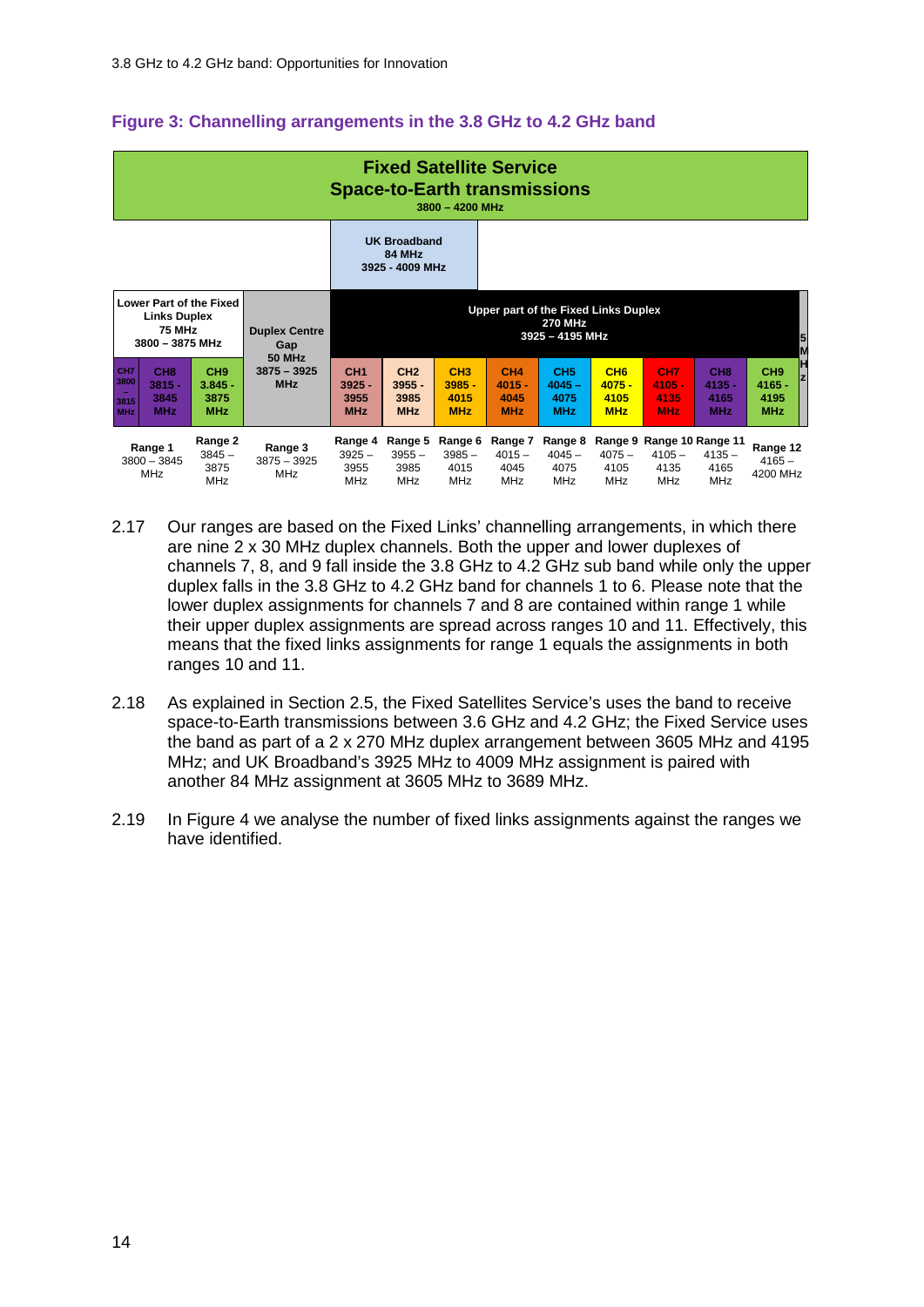

#### **Figure 4: Intensity of Fixed Links usage of the 3.8 GHz to 4.2 GHz band**

- 2.20 This graph demonstrates that frequencies at the upper and lower parts of the 3.8 GHz to 4.2 GHz band are used at a relatively greater intensity. For example, there are 41 fixed links assignments that use the 75 MHz across ranges 1 and 2 (3800 MHz to 3875 MHz) yet there are only 35 fixed links assignments that use the 260 MHz across ranges 3 to 10 (3875 MHz to 4135 MHz). This is partly driven by the fact that fixed links observe a centre gap in Range 3 and that Ranges 4, 5, and 6 are prioritised for UK Broadband.
- 2.21 The channel arrangements in this band mean that some fixed links assignments are marked twice on this diagram due to the bi-directional duplexed nature of the links. Specifically, links using Channel 7 fall in both Range 1 and 10; links in Channel 8 fall in Ranges 1 and 11; and links using Channel 9 fall in Ranges 2 and 12. Fixed links assignments using channels  $1 - 6$  fall in Ranges  $4 - 9$ .
- 2.22 In Figure 5, we analyse the use of the band by the Fixed Satellite service.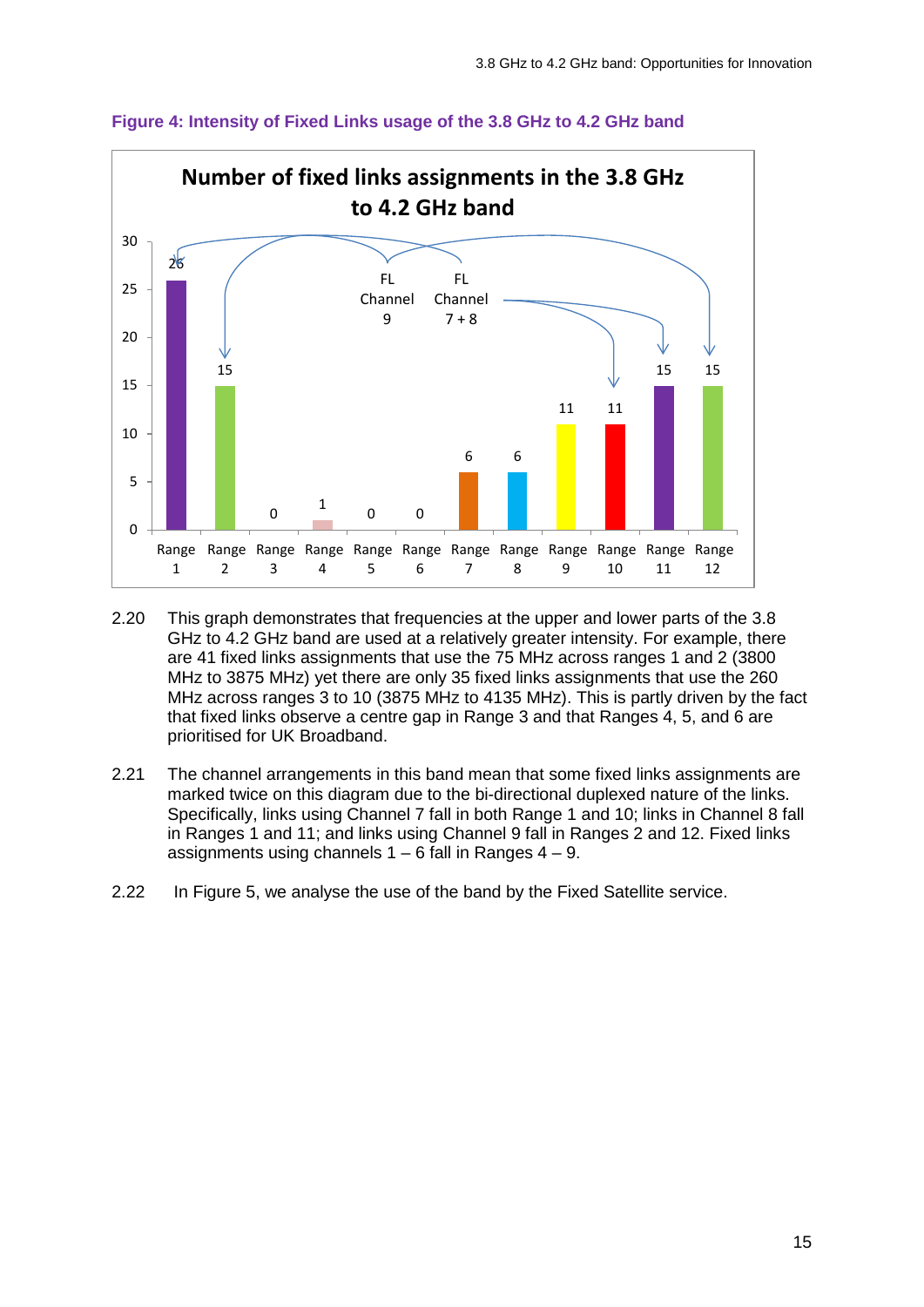



- 2.23 It should be noted that the above graph refers to sites with satellite earth stations where the centre frequency of a particular assignment to the Fixed Satellite Service is within a particular range. In cases where an assignment has a wide bandwidth, several ranges may be used / overlapped at a given site.
- 2.24 The graph shows that there are only a handful of sites operating throughout the UK where satellite earth stations receive with their centre frequency in a particular range. Unlike fixed links applications, each frequency range that we have identified is used at a similar number of sites with satellites earth stations.
- 2.25 In the above section, we have analysed spectrum use by frequency range and by geography separately. We have found that some frequency ranges have very few fixed links assignments and that all frequency ranges are only used by a handful of sites with satellite earth stations. This indicates that there may be a potential opportunity for more intensive spectrum usage in some parts of the band.
- 2.26 Building on this analysis, we now consider both channel and geography simultaneously. Figure 6 provides an overview of the different fixed links assignment by both geography and by channel. Further information and the ability to analyse use

<span id="page-14-0"></span> $28$  Please note that the majority of sites with satellite earth stations will receive on frequencies spanning several of the spectrum ranges we have identified.  $\overline{a}$ 

<span id="page-14-1"></span>This excludes satellite links licensed to foreign governments.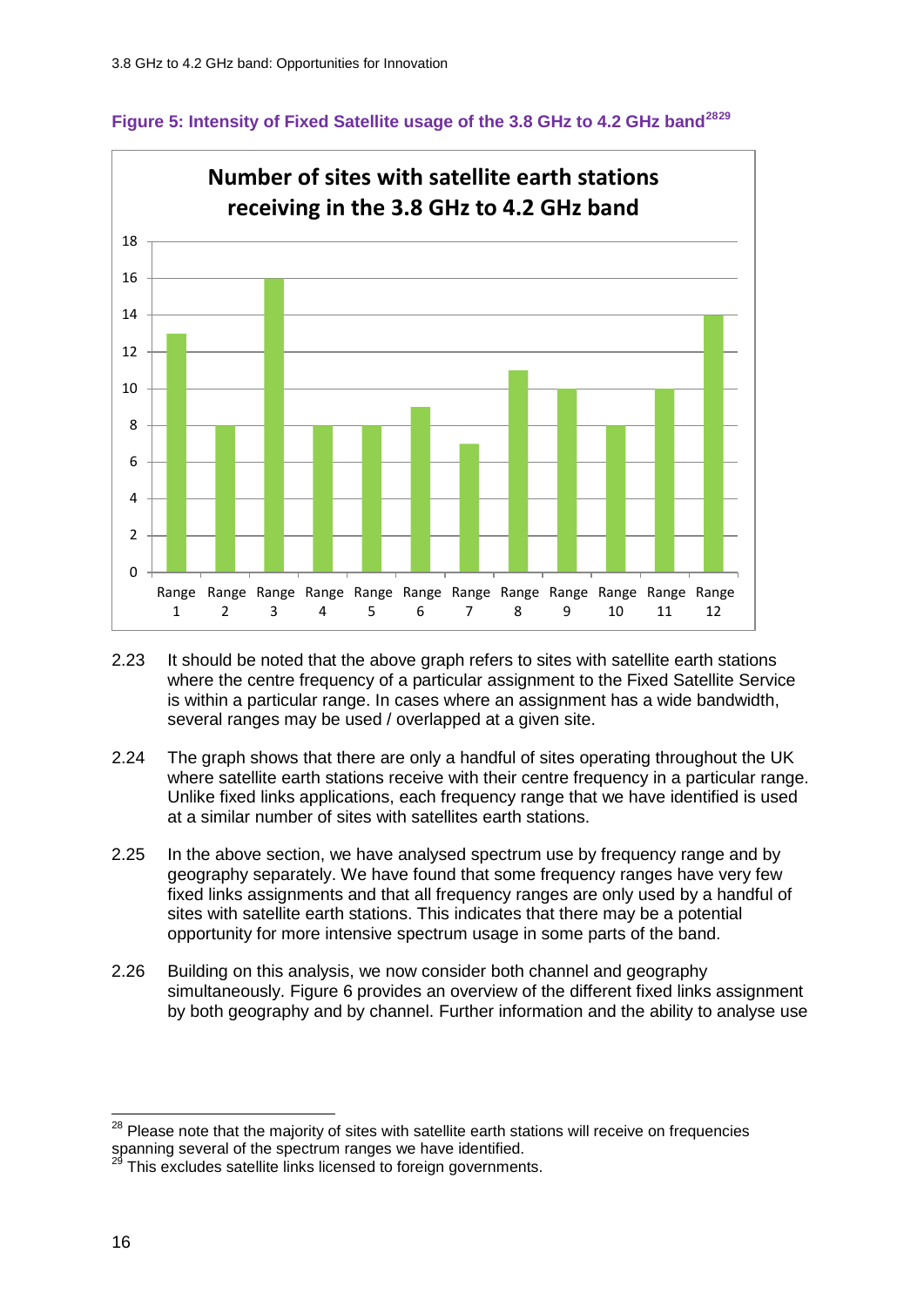on a channel by channel basis is provided in the interactive visualisation tool published alongside this document $30$ .

#### **Figure 6: Fixed links assignments by frequency and geography (3.8 GHz to 4.2 GHz)**



2.27 The map above illustrates that the majority of fixed links applications in the UK are concentrated within particular frequency ranges and at particular geographic

 $\overline{a}$ 

<span id="page-15-0"></span><sup>&</sup>lt;sup>30</sup> [http://stakeholders.ofcom.org.uk/consultations/opportunities-for-spectrum-sharing](http://stakeholders.ofcom.org.uk/consultations/opportunities-for-spectrum-sharing-innovation/interactive-data/)[innovation/interactive-data/](http://stakeholders.ofcom.org.uk/consultations/opportunities-for-spectrum-sharing-innovation/interactive-data/)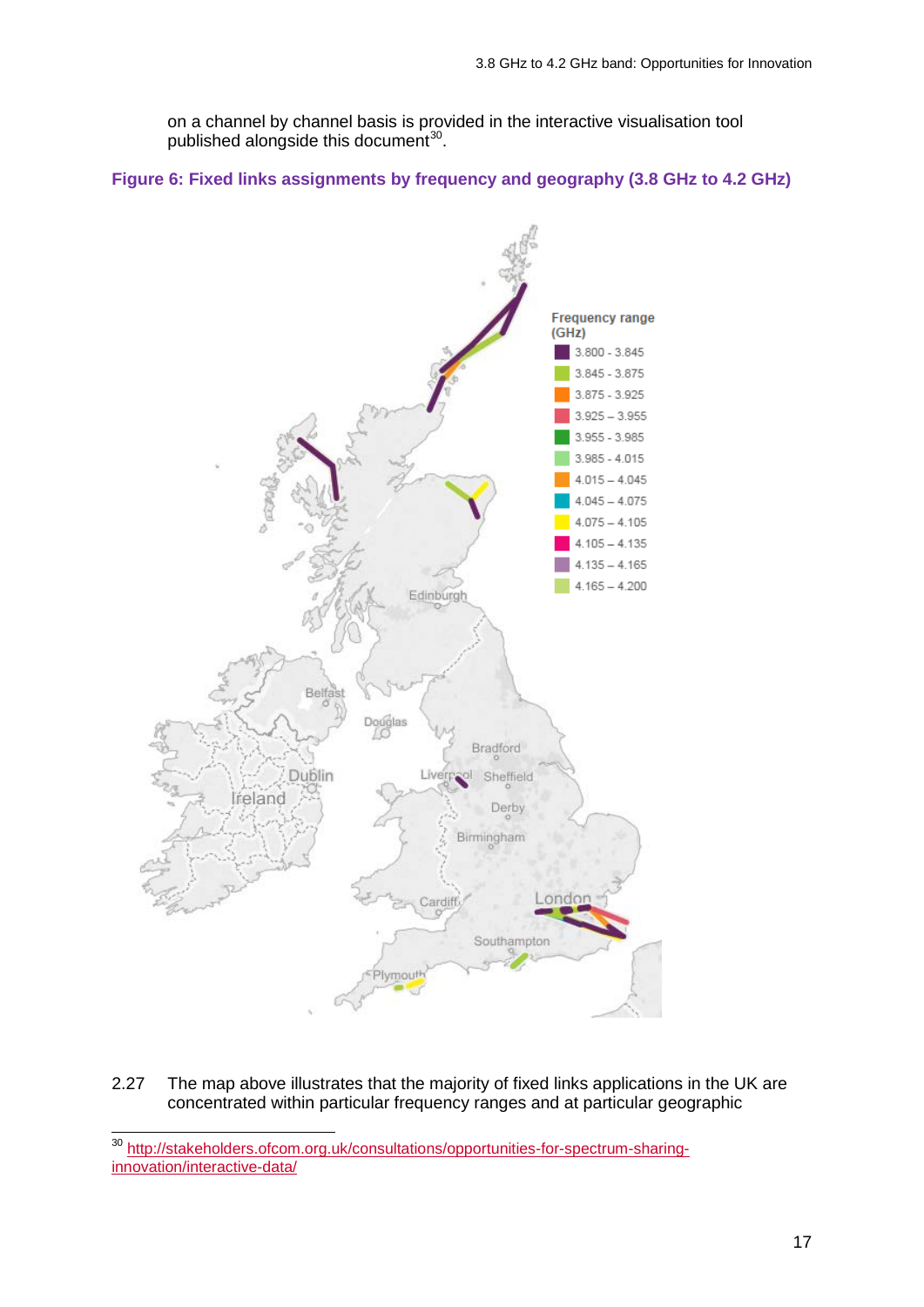locations. It shows that there are no fixed links at all in Wales, the Midlands, and Northern England. Further, aside in a couple of frequency ranges, there is no fixed links usage in South West England.

2.28 Only a portion of the sites with satellite earth stations are likely to be using any particular frequency range. To illustrate this, Figure 7 shows the geographic usage of the 4015 MHz to 4045 MHz band, which we refer to throughout this document as Range 7, by both fixed links and satellite earth stations. Additional information with regards to the individual ranges used in the different locations is provided in the interactive tool<sup>[31](#page-16-0)</sup>. Stakeholders can also download additional information in an opendata format.

<span id="page-16-0"></span><sup>&</sup>lt;sup>31</sup> [http://stakeholders.ofcom.org.uk/consultations/opportunities-for-spectrum-sharing](http://stakeholders.ofcom.org.uk/consultations/opportunities-for-spectrum-sharing-innovation/interactive-data/)[innovation/interactive-data/](http://stakeholders.ofcom.org.uk/consultations/opportunities-for-spectrum-sharing-innovation/interactive-data/)  $\overline{a}$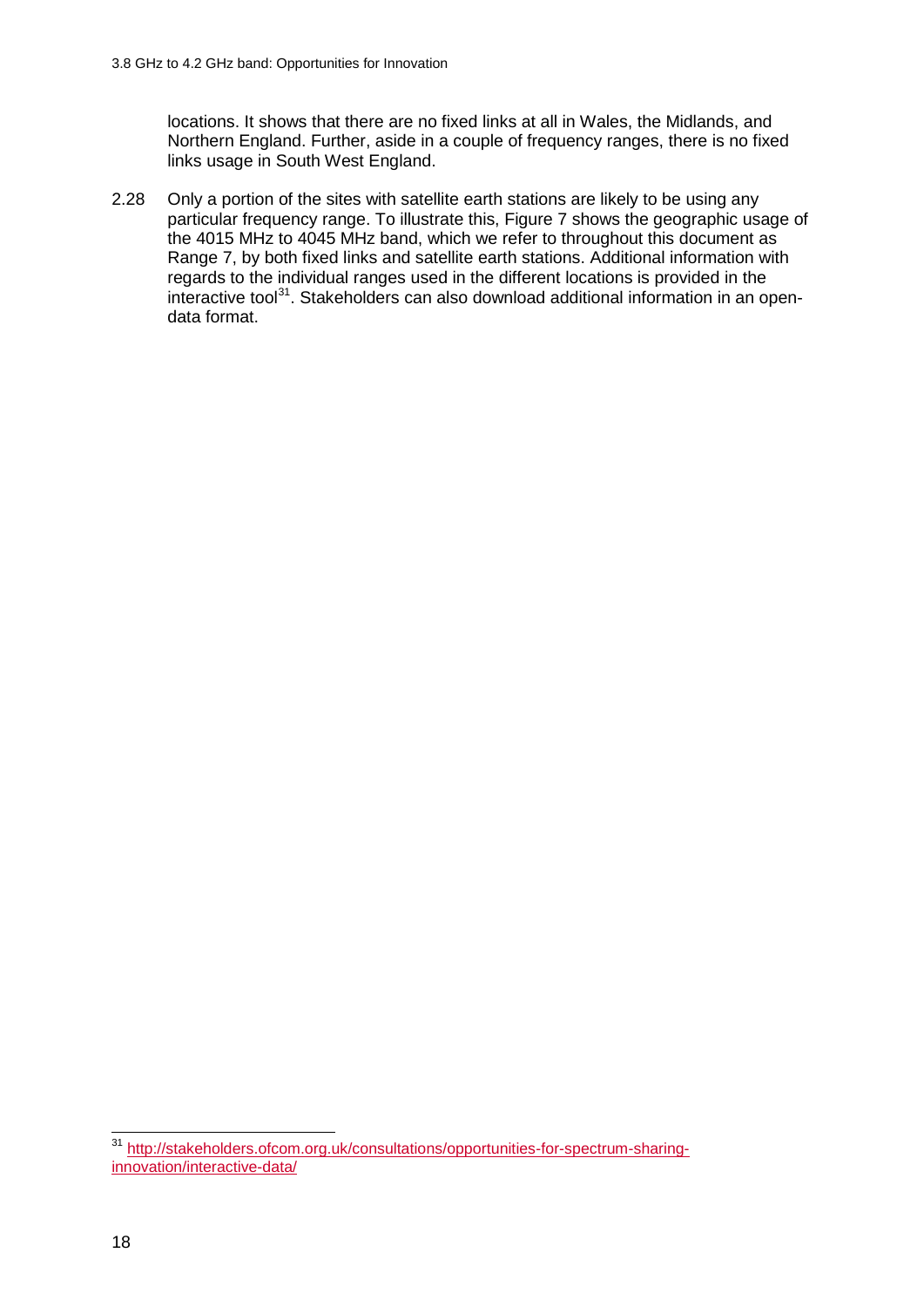#### **Figure 7: Incumbent geographic use of 4015 MHz to 4045 MHz range[32](#page-17-0)**



- 2.29 The map above illustrates that the spectrum is not being used in Wales, Northern England, Northern Ireland, the South West, and the majority of Scotland.
- 2.30 Our initial analysis of the band indicates that there may be an opportunity, depending on the type of potential new demand and its characteristics, for enhanced sharing. We are therefore strongly minded to progress with the aim of enabling a new framework within this band for innovative uses while taking into account the incumbent users.

<span id="page-17-0"></span> $32$  This excludes satellite links licensed to foreign governments.  $\overline{a}$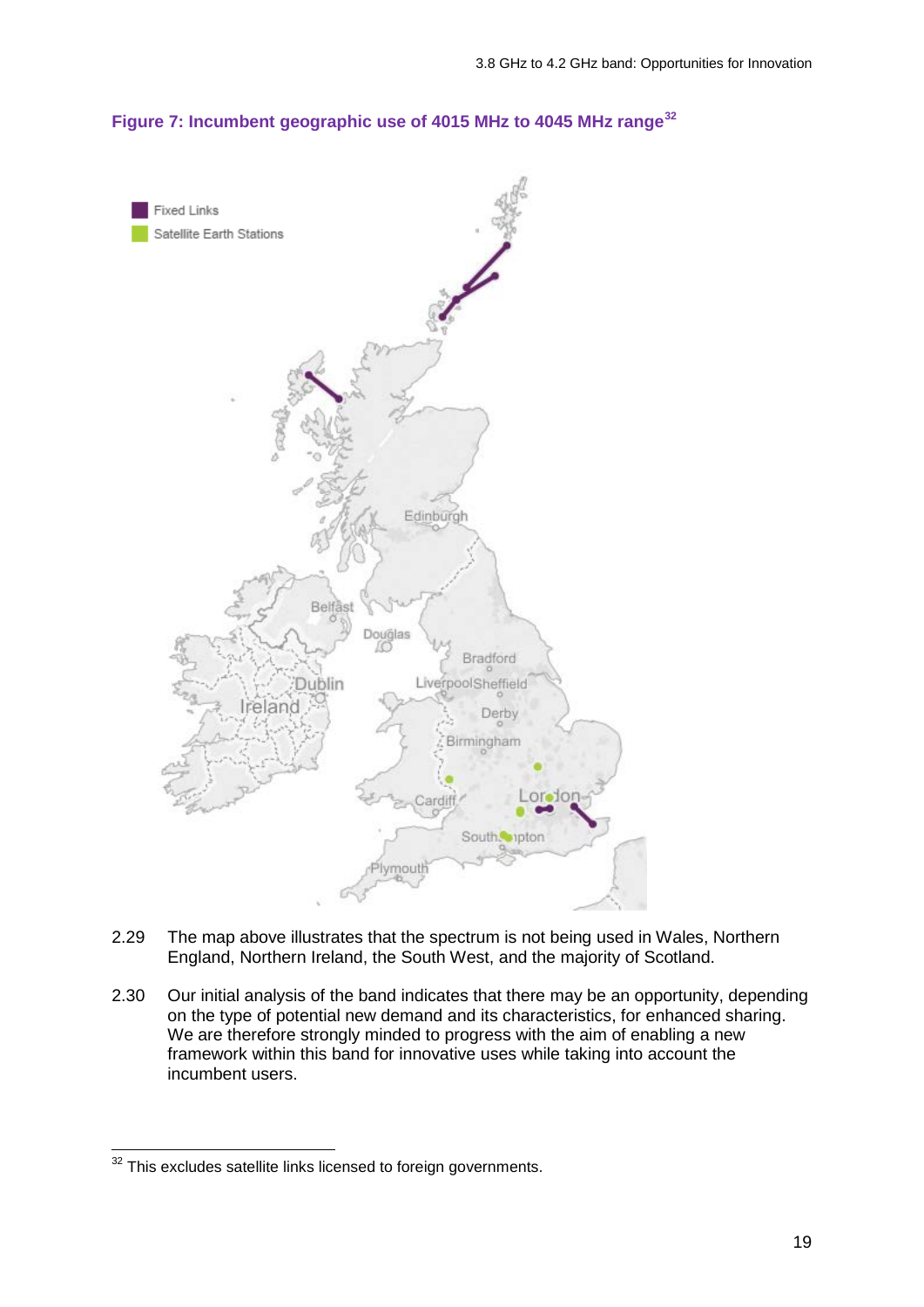## **Wider 3.6 GHz to 4.2 GHz band context**

- 2.31 The 3.6 GHz to 4.2 GHz band is allocated in the Radio Regulations in Region 1 (which includes the UK) to the Fixed Satellite (space-to-Earth), and Fixed Services on a primary basis, and to the Mobile Service on a secondary basis. There is no EU harmonisation legislation governing the 3.8 GHz to 4.2 GHz band.
- 2.32 The 3.6 GHz to 3.8 GHz band is already harmonised for mobile services in Europe<sup>[33](#page-18-0)</sup> and has been identified in our Mobile Data Strategy<sup>[34](#page-18-1)</sup> as a *high* priority band for mobile usage. We intend to publish a separate consultation document and statement on this in the coming months. The 3.8 GHz to 4.2 GHz band was also identified in our Mobile Data Strategy as a *medium-high* priority band for mobile. Although this band may be of future interest for mass-market mobile services, for the foreseeable future its prospects for international harmonisation appear to be low.
- 2.33 Incumbent users of this band are subject to their own channelling arrangements. For Fixed Satellite Service applications, the wider 3.6 GHz to 4.2 GHz band is used for downlink communications, often paired with the 5825 MHz to 6725 MHz range for uplink communications. For the Fixed Service, duplex channels in the 3.8 GHz to 4.2 GHz band overlap with the adjacent 3.6 GHz to 3.8 GHz band. This means that changes to the fixed links (bi-directional links) in the lower part of the band will impact the upper part of the band and vice versa.
- 2.34 Figure 8 provides an overview of the wider 3.6 GHz to 4.2 GHz band.



### **Figure 8: High level 3.6 GHz to 4.2 GHz bandplan**

2.35 This section has analysed the characteristics of use of the Fixed and Fixed Satellite Services in the 3.8 GHz to 4.2 GHz band. It shows that the number of locations where a particular spectrum range is in use by those services varies significantly across the 3.8 GHz to 4.2 GHz band. In some areas spectrum is used intensively by those services, but in others it is not and we believe the band therefore offers scope for some enhanced spectrum sharing, taking into account the incumbents' use.

*Question 1: Given the nature of the incumbents and their use of the spectrum, what new types of applications do you foresee could access this spectrum on a shared* 

<span id="page-18-0"></span> $33$  ECC Decision (07)02 establishes harmonised frequency arrangements for mobile/fixed communications; CEPT Report 049 establishes technical conditions for spectrum harmonisation for terrestrial wireless systems; and Commission Decisions 2008/411/EC and 2014/276/EU harmonise the band for terrestrial electronic communications networks.  $\overline{a}$ 

<span id="page-18-1"></span><sup>34</sup> <http://stakeholders.ofcom.org.uk/consultations/mobile-data-strategy/statement>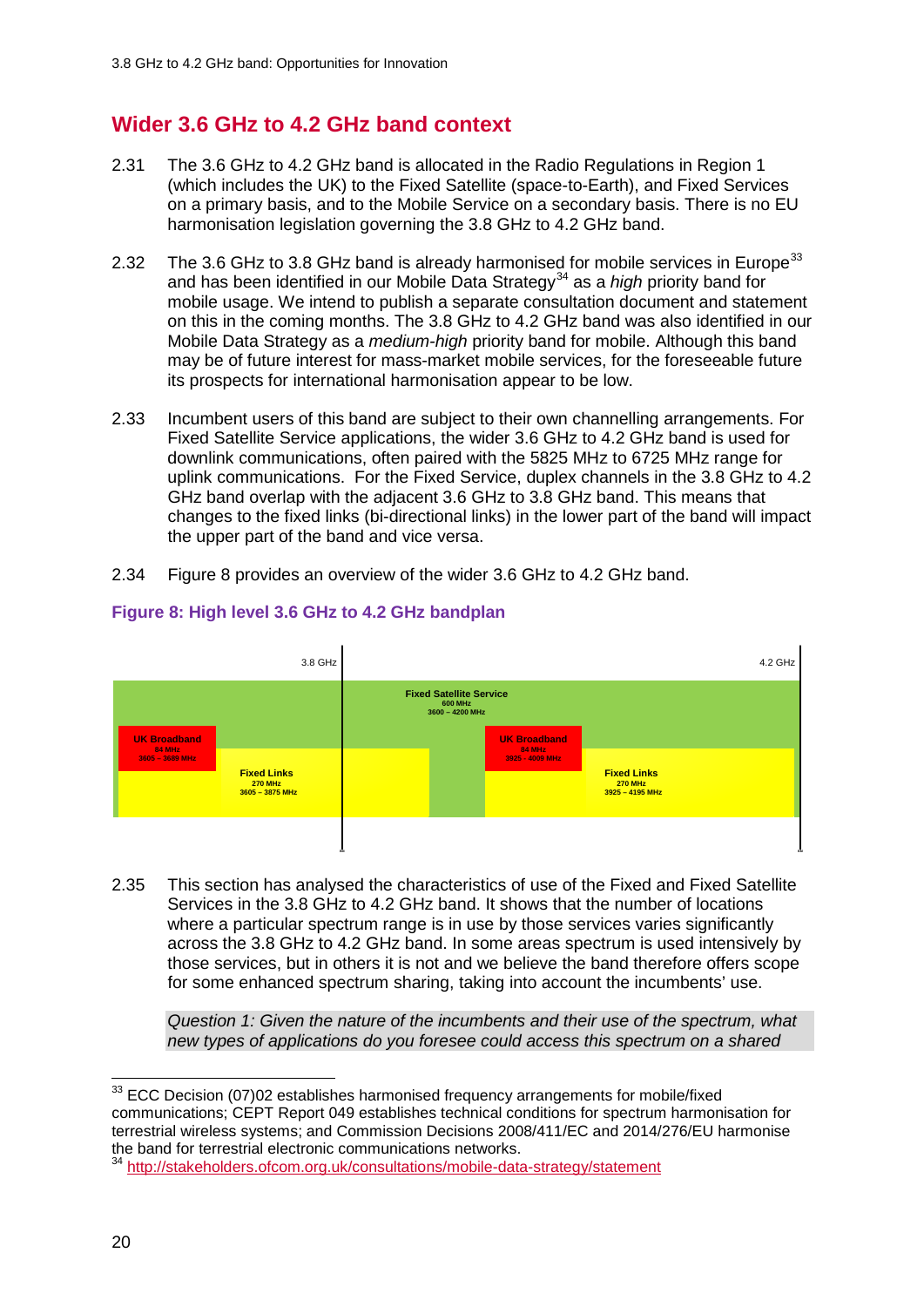*basis? Please provide details on the potential applications and their characteristics of use as identified in the spectrum sharing framework.*

*Question 2: Based on information provided in this Section, can you identify any barriers to enhanced sharing in the 3.8 GHz to 4.2 GHz band? Please use the Spectrum Sharing Framework, which identifies four types of barriers to spectrum sharing: lack of information; market barriers; technology barriers; and authorisation barriers.*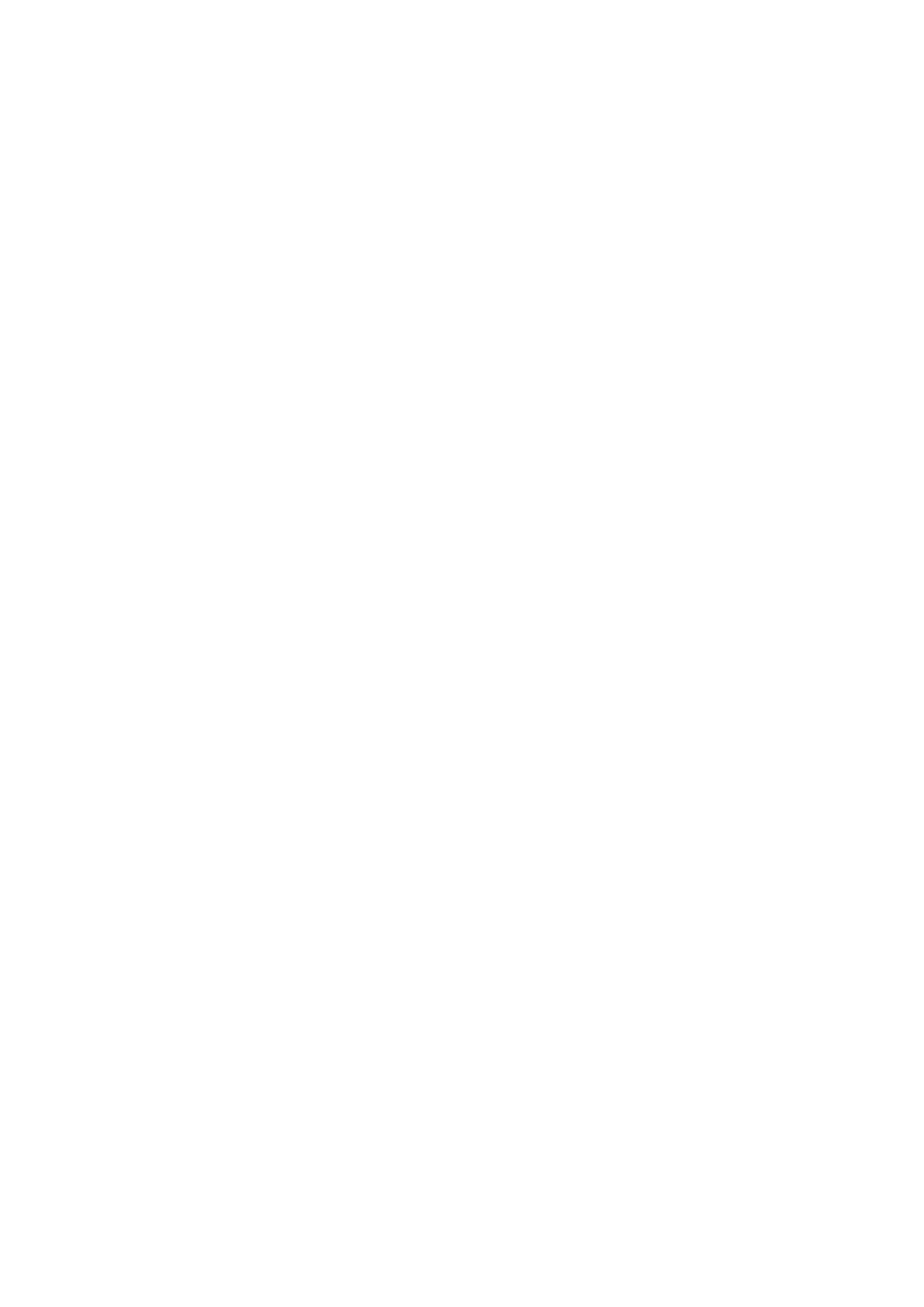#### **Section 3**

# <span id="page-21-0"></span>Enabling enhanced spectrum sharing in the 3.8 GHz to 4.2 GHz band

- 3.1 In our Spectrum Sharing Framework, we have set out an initial list of tools and enablers that have the potential to increase benefits from sharing. By enablers we mean: new types of spectrum information; market mechanisms (including overlay auctions); and technological capabilities. When we refer to authorisation tools we mean ways in which Ofcom could potentially authorise the use of spectrum to promote further sharing, or make it more effective.
- 3.2 These tools and enablers could be applied in combination, to create new sharing models. Some of the licence conditions or market enablers might require technological solutions (either extant or yet to be developed).
- 3.3 In this section we focus on potential regulatory tools that could be considered and that may enable new users to access the band on a shared basis.

### **Authorisation tools**

- 3.4 New technologies have the potential to enable the development of new authorisation models that allow for greater flexibility. In order to support new and innovative uses of the spectrum, it may be necessary to develop new regulatory tools including new types of spectrum access. To better inform our understanding of potential future uses of the band, we wish to find out from stakeholders what the requirements of these new applications and uses may be in order to consider what potential regulatory and authorisation tools could best enable additional sharing in the band.
- 3.5 We have identified two possible types of spectrum access that could be considered and combined into a tiered authorisation approach that may be appropriate for potential sharers in the 3.8 GHz to 4.2 GHz band. We are also interested in any other potential type of spectrum access that stakeholders may identify as appropriate for potential sharers.

#### **3.5.1 Geographic licences**

As we identified in the Spectrum Sharing Framework, one dimension of shared access is to allow the same spectrum to be used simultaneously in different locations. A geographic licence could allow an interested entity to acquire spectrum usage rights for a defined area. Effectively, these would be comparable to a nationwide spectrum licence, but only applicable to a discrete geographical area along with a set of defined technical conditions. It is also possible to design licences that grant a certain amount of spectrum to be made available to a licensee for a defined geographic area. Such a regulatory tool would need to be carefully designed in order to ensure that usage furthers our statutory duty to optimise the use of spectrum, and cannot be used to preclude other stakeholders' access to spectrum. The design and complexity of such a tool would also need to be considered carefully particularly with respect to implementation and the cost of the implementation.

#### **3.5.2 Opportunistic spectrum access**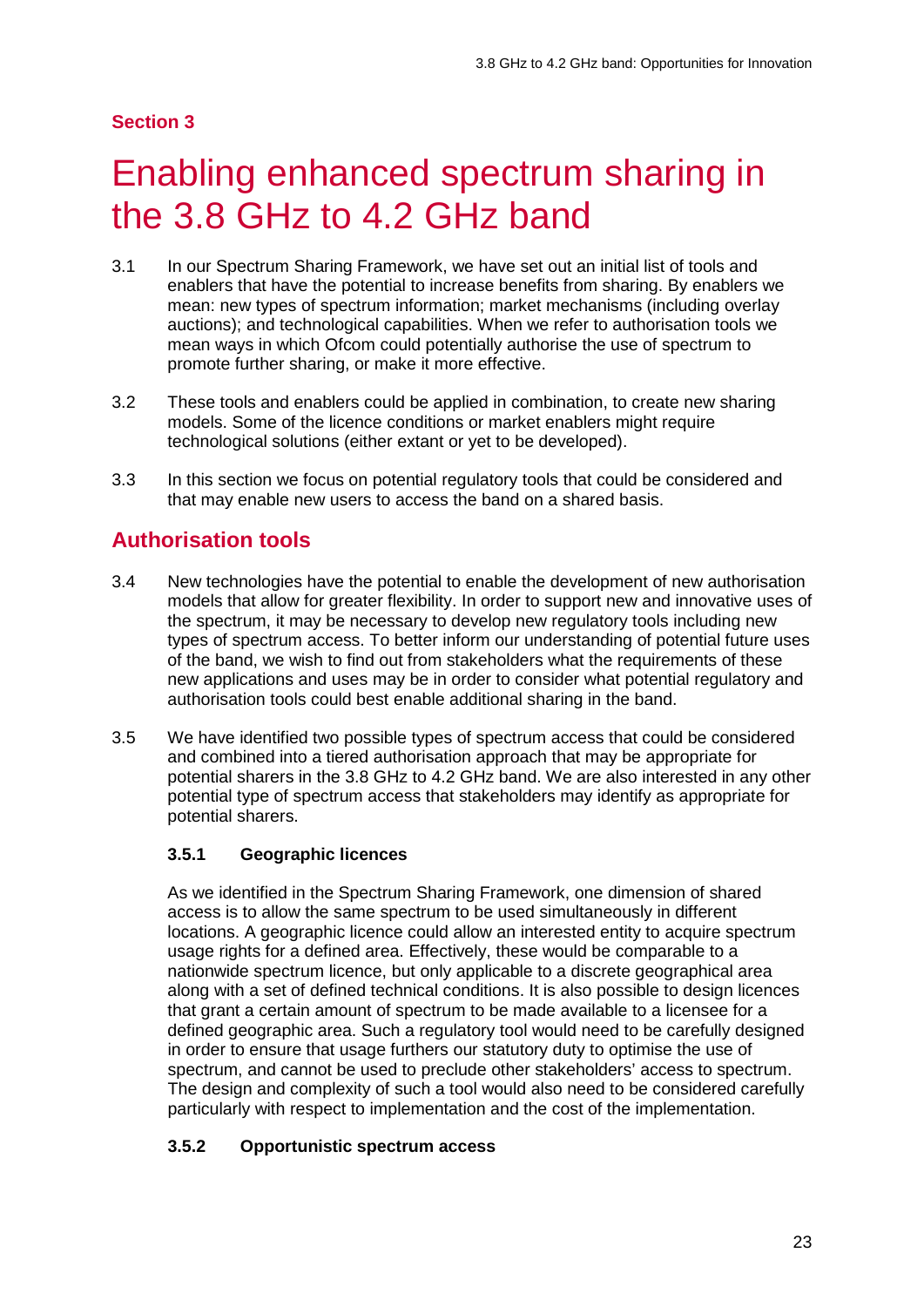New technology enablers, such as geolocation databases, allow secondary<sup>[35](#page-22-0)</sup> devices to be able to determine whether or not a particular frequency is available and determine that its use will not cause undue interference to incumbent users. These are appropriate in environments where a primary spectrum user operates within a defined frequency range and where detailed usage characteristics are known. In the 3.8 GHz to 4.2 GHz band, this is also relevant for spectrum assigned to UK Broadband (3925 MHz to 4009 MHz) and / or for any stakeholder that may potentially acquire a geographic licence as described above. In some cases, this could also be appropriate for managing the interference environment to the Fixed Satellite Services in the 3.8 – 4.2 GHz band, although it is noted that detailed usage information would be required for receive-only terminals. When the primary user is not using the spectrum, for example, the opportunistic device can transmit on this frequency until such a time that a primary<sup>[36](#page-22-1)</sup> user wishes to use the spectrum. In December 2015, Ofcom authorised manually configured devices to access TV White Spaces in this way<sup>37</sup>. We believe there could be scope to build on this decision, and to apply this type of regulatory tool to frequencies that can support high capacity data transmission over a short area, such as the 3.8 GHz to 4.2 GHz band. Another approach could be to make opportunistic spectrum access equipment operating in this band licence exempt, which could facilitate mass market adoption of products that access spectrum in this way.

## **A Tiered authorisation approach to sharing in the 3.8 GHz to 4.2 GHz band**

- 3.6 We are committed to enable greater sharing, and so that both geographically defined access and opportunistic access approaches to spectrum management can be used simultaneously. We believe there is potential, among other options for enhancing sharing in the 3.8 GHz to 4.2 GHz band, to enable a multi-tiered authorisation approach to shared access.
- 3.7 Our preliminary view is that such a model could combine three different types of spectrum access:
	- 3.7.1 **Tier 1 / Existing Licence Classes** would comprise the bands' incumbent services. Tier 1 licence holders' spectrum access rights would fall within a given range of frequencies and geographic areas not accessed by the other tiers. Fixed and fixed satellite licences would continue to be available on a first-come-first-served basis, subject to Ofcom's established coordination procedures, and UK Broadband would continue to access spectrum according to the coordination mechanism in which it avoids causing undue interference to the Fixed and Fixed Satellite services.
	- 3.7.2 **Tier 2 / New Geographic Licence Layer** would comprise geographic licences, as described in Section 3.3.1. Once a geographic licence has

<span id="page-22-0"></span> $35$  In secondary spectrum access, an entity can access spectrum when a primary user is not using it. Secondary users can not cause harmful interference nor claim protection from primary users.<br><sup>36</sup> An entity can be said to have primary access to spectrum when it holds (or shares) the first chance  $\overline{a}$ 

<span id="page-22-1"></span>to use a given frequency at a given time or place. Primary users are protected from undue interference from secondary users.

<span id="page-22-2"></span><sup>37</sup> [http://stakeholders.ofcom.org.uk/spectrum/tv-white-spaces/consultations-statements/tvws](http://stakeholders.ofcom.org.uk/spectrum/tv-white-spaces/consultations-statements/tvws-regulations-2015/)[regulations-2015/](http://stakeholders.ofcom.org.uk/spectrum/tv-white-spaces/consultations-statements/tvws-regulations-2015/)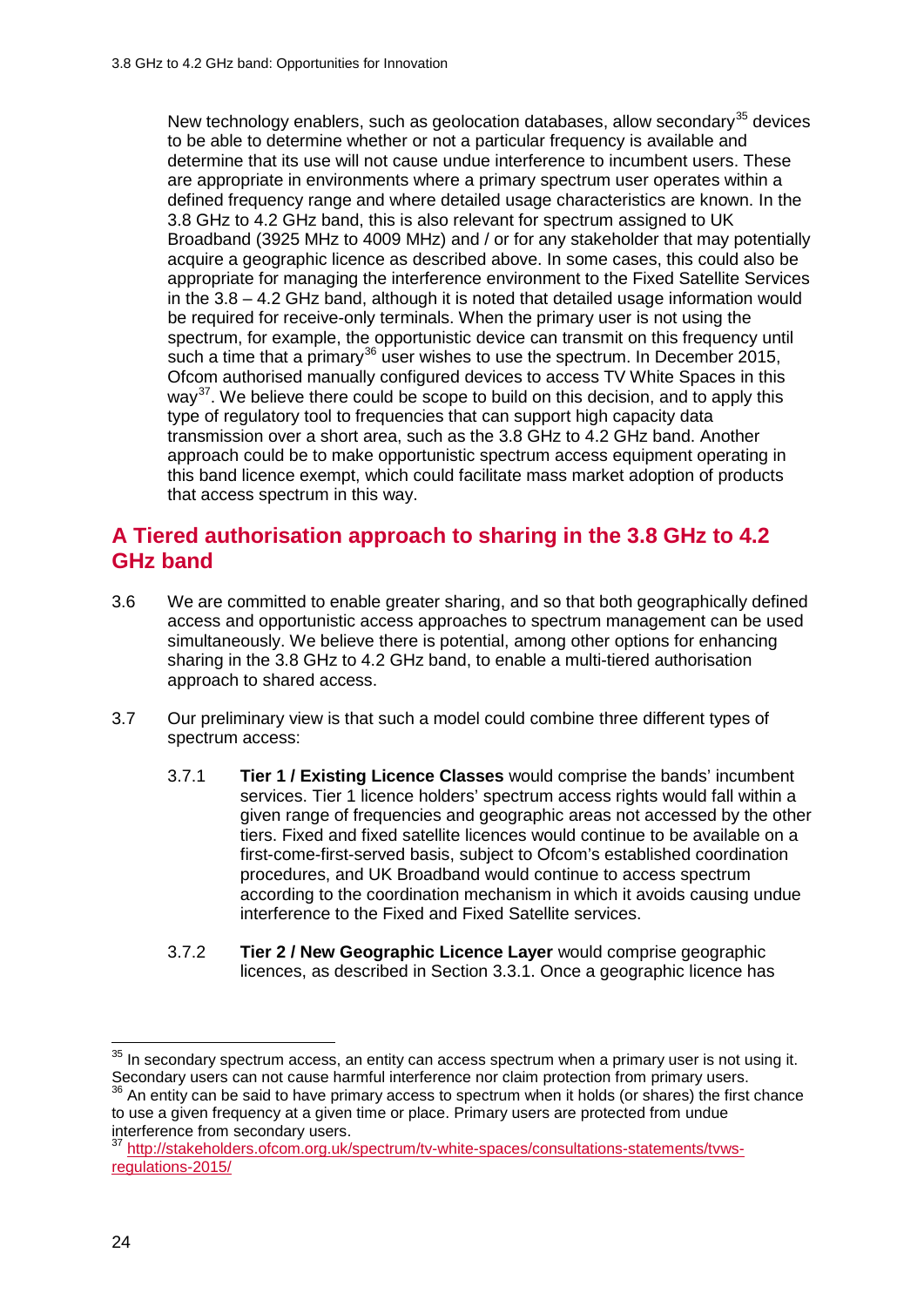been acquired, future Tier 1 licences would need to be coordinated around these licences $38$ .

- 3.7.3 **Tier 3 / New Opportunistic Access Layer** would comprise a rules-based opportunistic access mechanism to the spectrum in a given geographic area. Stakeholders operating in this Tier would need to not cause undue interference to both Tier 1 and Tier 2 Licenses on a dynamic basis, possibly through a geolocation database or other technology enabler, and would not be able to claim protection from any other Tier, or from each other.
- 3.8 The following figure provides a high level illustration of how these tiers could be used on a geographic basis in a potential tiered authorisation approach to spectrum sharing. The distribution of geographic licences is likely to be dependent on market demand. The map in Figure 9 is purely for demonstrative purposes, and the areas highlighted for Tier 1 usage is not intended to reflect actual incumbent usage of the band.

 $\overline{a}$ 

<span id="page-23-0"></span> $38$  Our preliminary view is that this tier may not be available where a geographic licence has already been issued to an incumbent.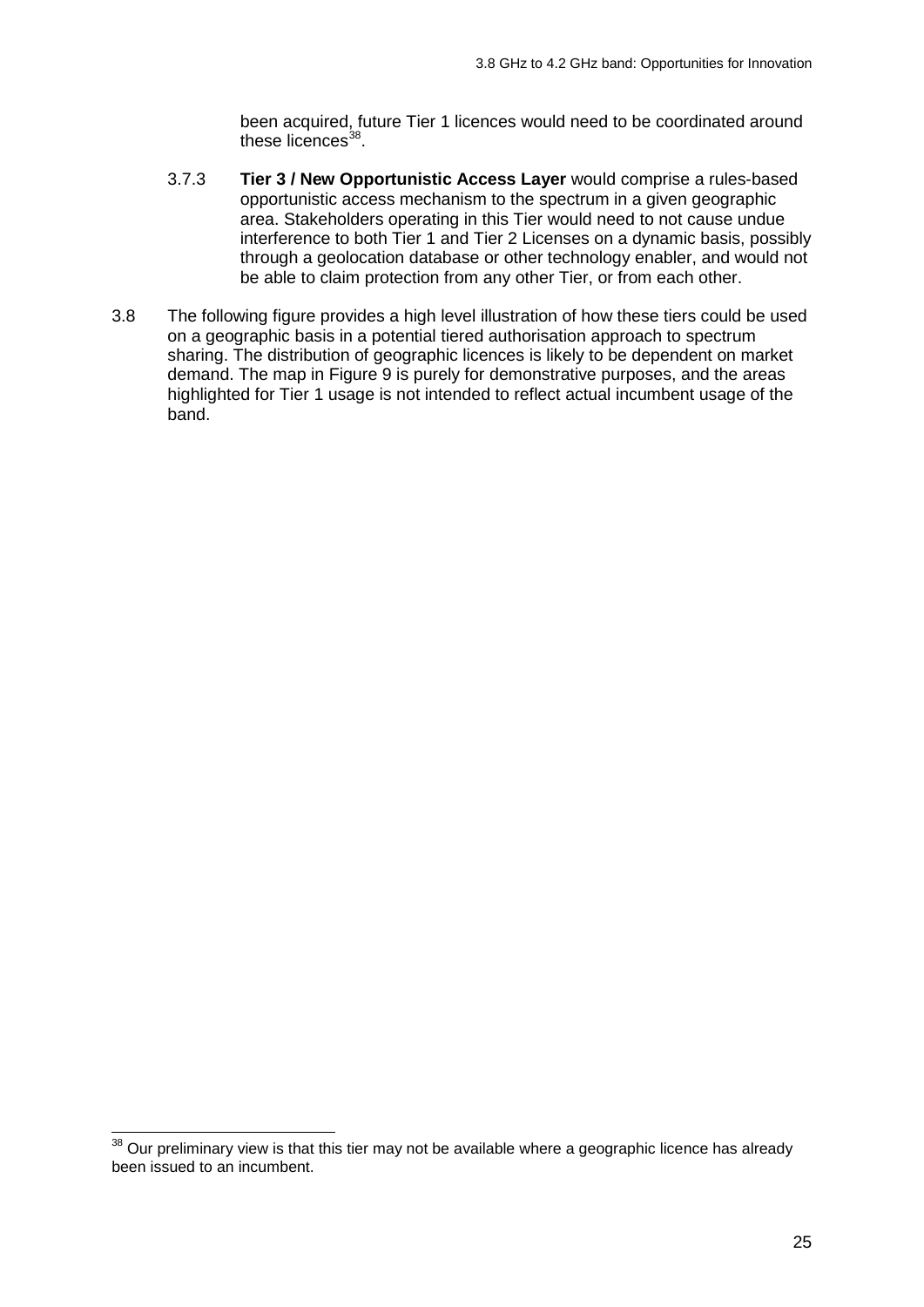#### **Figure 9: Illustrative distribution of different types of spectrum access for a given frequency**



3.9 Alternative regulatory tools may also be identified by stakeholders for enhanced spectrum access on a shared basis in the 3.8 GHz to 4.2 GHz band.

*Question 3: Do you agree with our initial assessment of a potential application of a tiered authorisation approach in this band?* 

- *If yes, please provide as much detailed information as possible of how you consider any tiered authorisation approach may enable greater spectrum sharing and how it could be implemented in practice.*
- *If no, please describe the spectrum access method that you consider may best meet any requirements you have to access spectrum in the 3.8 GHz to*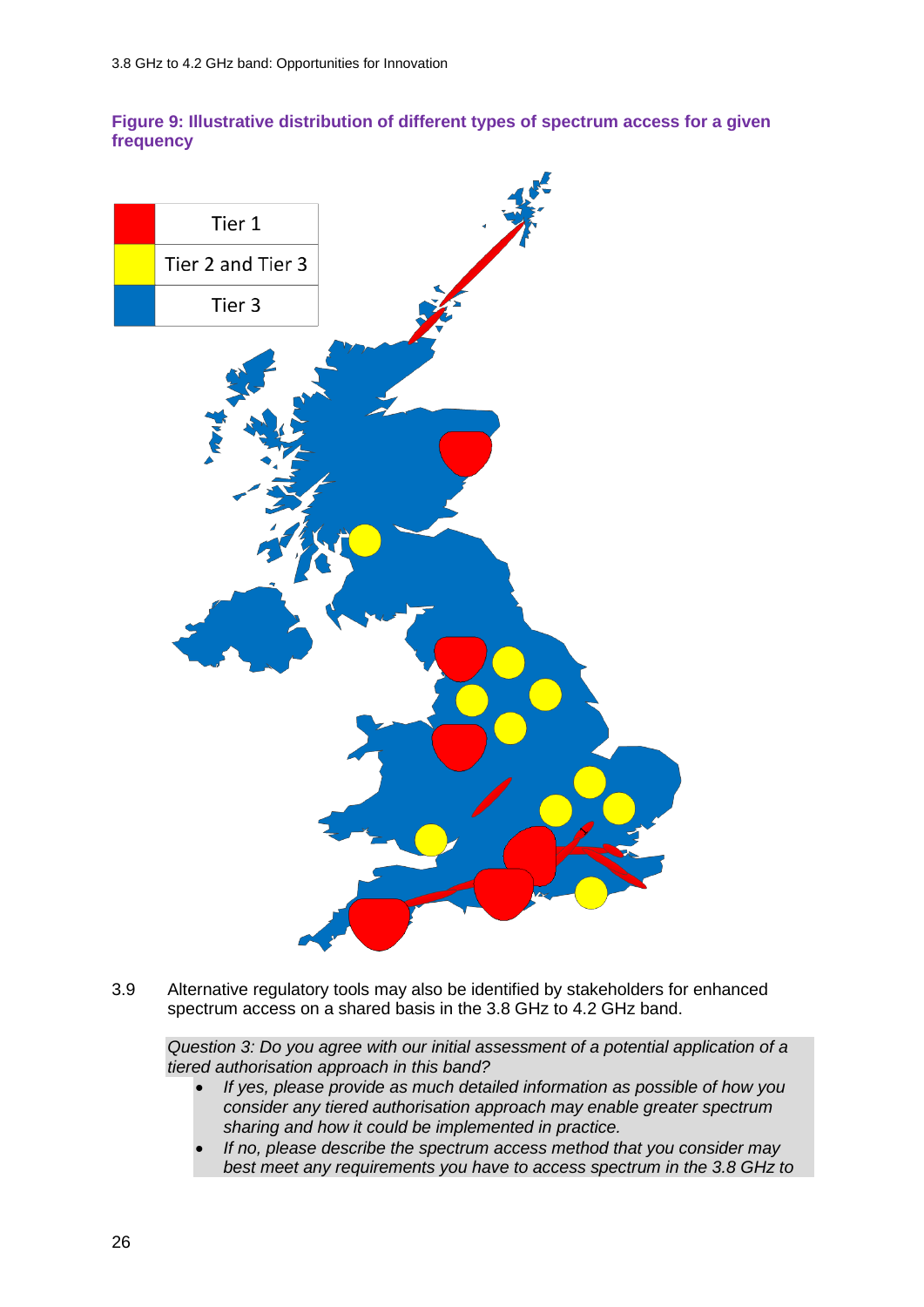*4.2 GHz band. Please give specific details of how you would envisage this working in practice, where appropriate with reference to the tools and enablers identified in the Spectrum Sharing Framework.*

3.10 One additional option to provide certainty for stakeholders interested in Tier 2 access that could be considered for a new multi-tiered authorisation approach to spectrum access for the band would be to freeze further growth of Fixed and Fixed Satellite services' Tier 1 applications. However, our preliminary view is that if we proceed with a multi-tiered authorisation approach then we should also continue to allow Tier 1 licensees to grow their businesses in this band, and on the continued basis of firstcome-first-served coordination mechanisms that these licences are currently subject to. This of course may indirectly limit the amount of spectrum available to them, depending on the popularity of geographic licences that have been issued.

*Question 4: Should a potential future tiered authorisation approach to spectrum access in the 3.8 GHz to 4.2 GHz band accommodate changes from incumbent services of the spectrum? I.e. should new licences or variations to existing fixed link and satellite earth station licences be allowed to continue on a first-come-first-served co-ordinated basis?*

- 3.11 We are at the very first steps in our thinking of how to enable enhanced sharing in this band. If there is interest from stakeholders, we would need to subsequently consider how to develop and issue geographic licences, and how to authorise opportunistic spectrum access. We would have to consider how to deliver a shared access solution in line with the characteristics of use of existing incumbents. We also recognise that this may well involve increased sharing complexity along with the associated implementation aspects that would need to be thoroughly considered.
- 3.12 In line with the Spectrum Sharing Framework if we do proceed with proposals to share this band in a new way, we would take account of the incremental impact of the new sharing opportunity on incumbents, and the benefits that incumbent services deliver to citizens and consumers. Also if we consider that sharing in this case would risk imposing changes to the incumbents' characteristics of use, and therefore generate any material new costs, we would also take these costs in to account. These costs would be weighed against the relative merits of any potential new sharing opportunity in the 3.8 GHz to 4.2 GHz band.
- 3.13 We also appreciate that it would be necessary at any subsequent stage to consider the appropriate way to meet the costs of developing any potential multi-tier authorisation approach to spectrum access.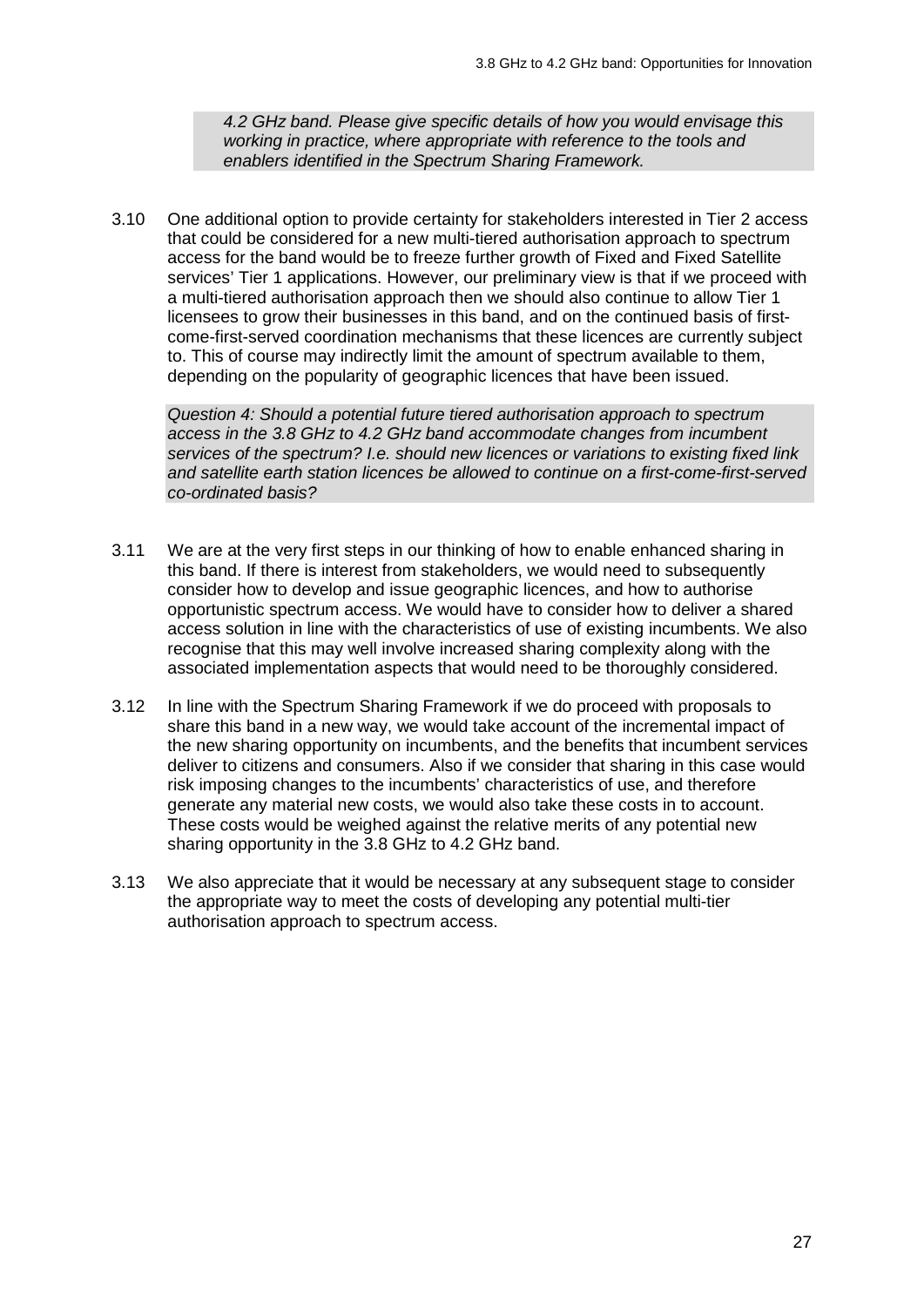## **Section 4**

# <span id="page-26-0"></span>**Next Steps**

- 4.1 We see this Call for Input as the beginning of a conversation with industry regarding enhanced shared access to spectrum and with an initial focus on the 3.8 GHz to 4.2 GHz band, potentially through a multi-tiered authorisation approach to spectrum access.
- 4.2 To ensure shared access in the band, to enable coordination, and to better define the appropriate regulatory tools, and their combination, we need to understand the characteristics of the potential users.
- 4.3 Stakeholders have until 9 June 2016 to respond to this Call for Input. We will review the information and views provided by stakeholders and use this to inform any proposals that we may put to stakeholders in a formal consultation.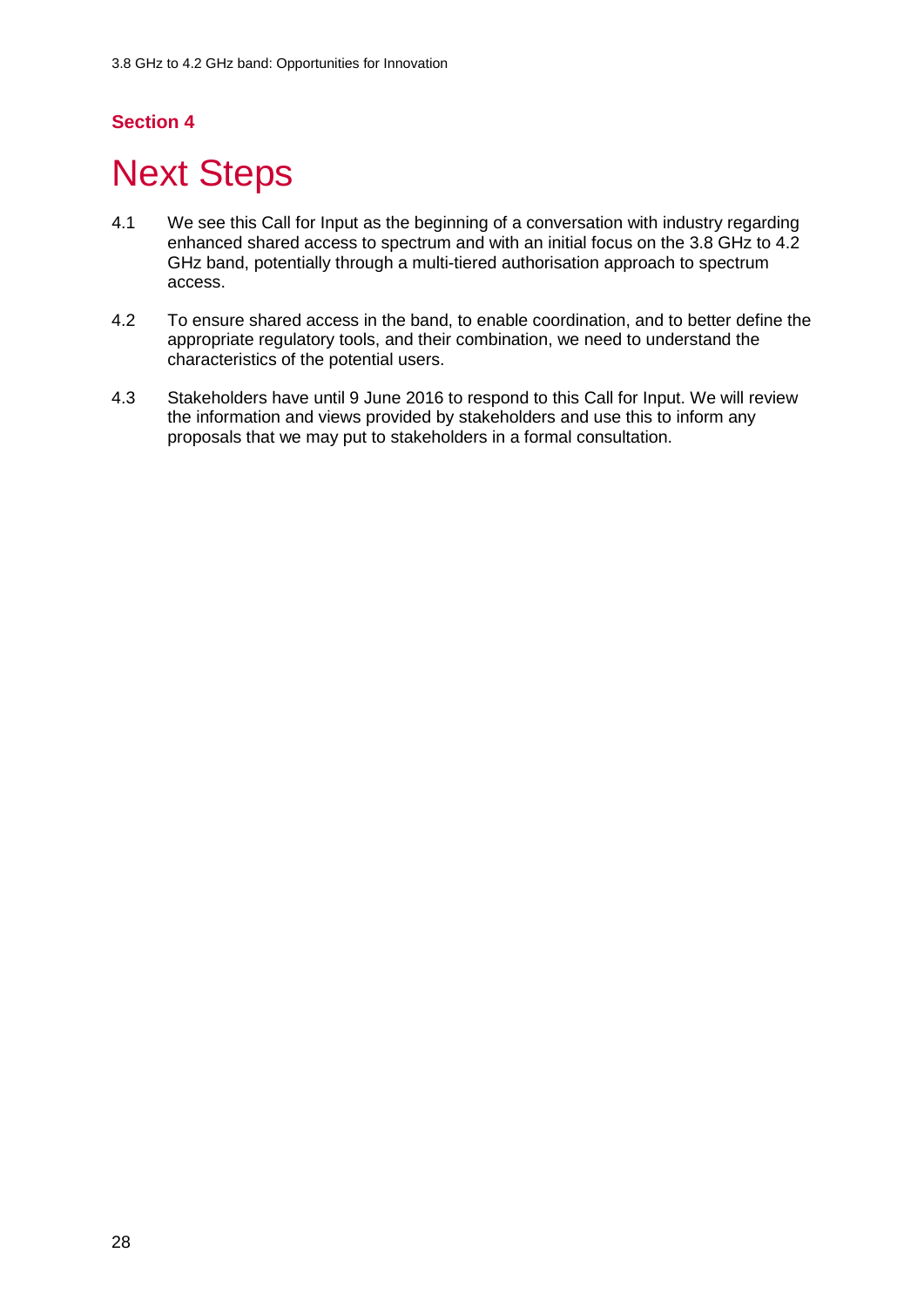#### **Annex 1**

# <span id="page-27-0"></span>Responding to this consultation

### **How to respond**

- A1.1 Ofcom invites written views and comments on the issues raised in this document, to be made **by 5pm on 9th June, 2016**.
- A1.2 Ofcom strongly prefers to receive responses using the online web form at [http://stakeholders.ofcom.org.uk/consultations/opportunities-for-spectrum-sharing](http://stakeholders.ofcom.org.uk/consultations/opportunities-for-spectrum-sharing-innovation/howtorespond/)[innovation/howtorespond/](http://stakeholders.ofcom.org.uk/consultations/opportunities-for-spectrum-sharing-innovation/howtorespond/) , as this helps us to process the responses quickly and efficiently. We would also be grateful if you could assist us by completing a response cover sheet (see Annex 3), to indicate whether or not there are confidentiality issues. This response coversheet is incorporated into the online web form questionnaire.
- A1.3 For larger consultation responses particularly those with supporting charts, tables or other data - please email 3.8-4.2GHz.Sharing@ofcom.org.uk attaching your response in Microsoft Word format, together with a consultation response coversheet.
- A1.4 Responses may alternatively be posted to the address below, marked with the title of the consultation.

Toby Youell Spectrum Group Riverside House 2A Southwark Bridge Road London SE1 9HA

- A1.5 Note that we do not need a hard copy in addition to an electronic version. Ofcom will acknowledge receipt of responses if they are submitted using the online web form but not otherwise.
- A1.6 It would be helpful if your response could include direct answers to the questions asked in this document, which are listed together at Annex 4. It would also help if you can explain why you hold your views and how Ofcom's proposals would impact on you.

## **Further information**

A1.7 If you want to discuss the issues and questions raised in this consultation, or need advice on the appropriate form of response, please contact Toby Youell on [3.8-](mailto:3.8-4.2GHz.Sharing@ofcom.org.uk) [4.2GHz.Sharing@ofcom.org.uk.](mailto:3.8-4.2GHz.Sharing@ofcom.org.uk)

## **Confidentiality**

A1.8 We believe it is important for everyone interested in an issue to see the views expressed by consultation respondents. We will therefore usually publish all responses on our website, [www.ofcom.org.uk,](http://www.ofcom.org.uk/) ideally on receipt. If you think your response should be kept confidential, can you please specify what part or whether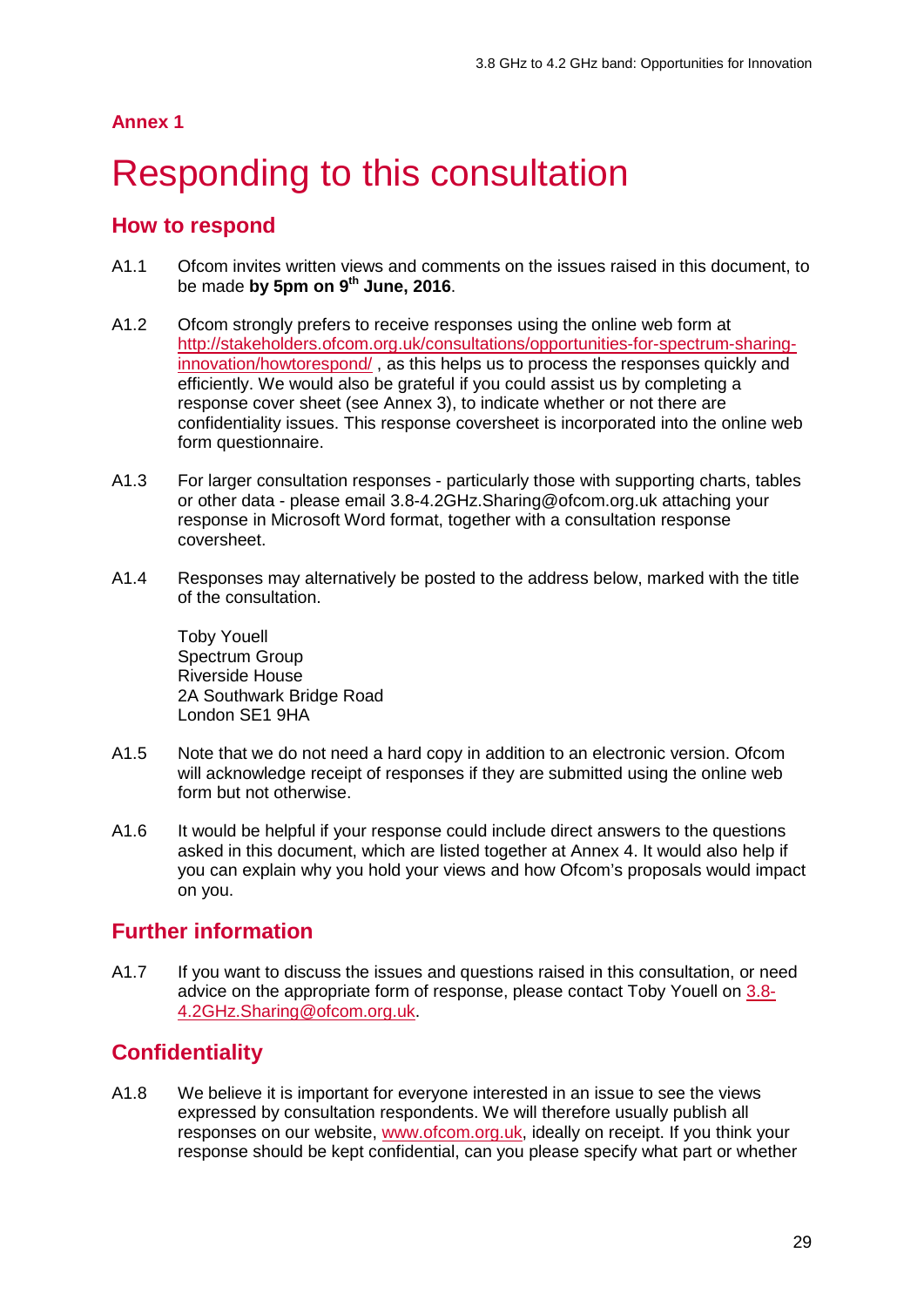all of your response should be kept confidential, and specify why. Please also place such parts in a separate annex.

- A1.9 If someone asks us to keep part or all of a response confidential, we will treat this request seriously and will try to respect this. But sometimes we will need to publish all responses, including those that are marked as confidential, in order to meet legal obligations.
- A1.10 Please also note that copyright and all other intellectual property in responses will be assumed to be licensed to Ofcom to use. Ofcom's approach on intellectual property rights is explained further on its website at [http://www.ofcom.org.uk/terms](http://www.ofcom.org.uk/terms-of-use/)[of-use/](http://www.ofcom.org.uk/terms-of-use/)

### **Next steps**

- A1.11 Following the end of the consultation period, Ofcom intends to publish an update on our findings in summer 2016.
- A1.12 Please note that you can register to receive free mail Updates alerting you to the publications of relevant Ofcom documents. For more details please see: <http://www.ofcom.org.uk/email-updates/>

### **Ofcom's consultation processes**

- A1.13 Ofcom seeks to ensure that responding to a consultation is easy as possible. For more information please see our consultation principles in Annex 2.
- A1.14 If you have any comments or suggestions on how Ofcom conducts its consultations, please call our consultation helpdesk on 020 7981 3003 or e-mail us at [consult@ofcom.org.uk](mailto:consult@ofcom.org.uk) . We would particularly welcome thoughts on how Ofcom could more effectively seek the views of those groups or individuals, such as small businesses or particular types of residential consumers, who are less likely to give their opinions through a formal consultation.
- A1.15 If you would like to discuss these issues or Ofcom's consultation processes more generally you can alternatively contact Graham Howell, Secretary to the Corporation, who is Ofcom's consultation champion:

Graham Howell **Ofcom** Riverside House 2a Southwark Bridge Road London SE1 9HA

Email [Graham.Howell@ofcom.org.uk](mailto:Graham.Howell@ofcom.org.uk)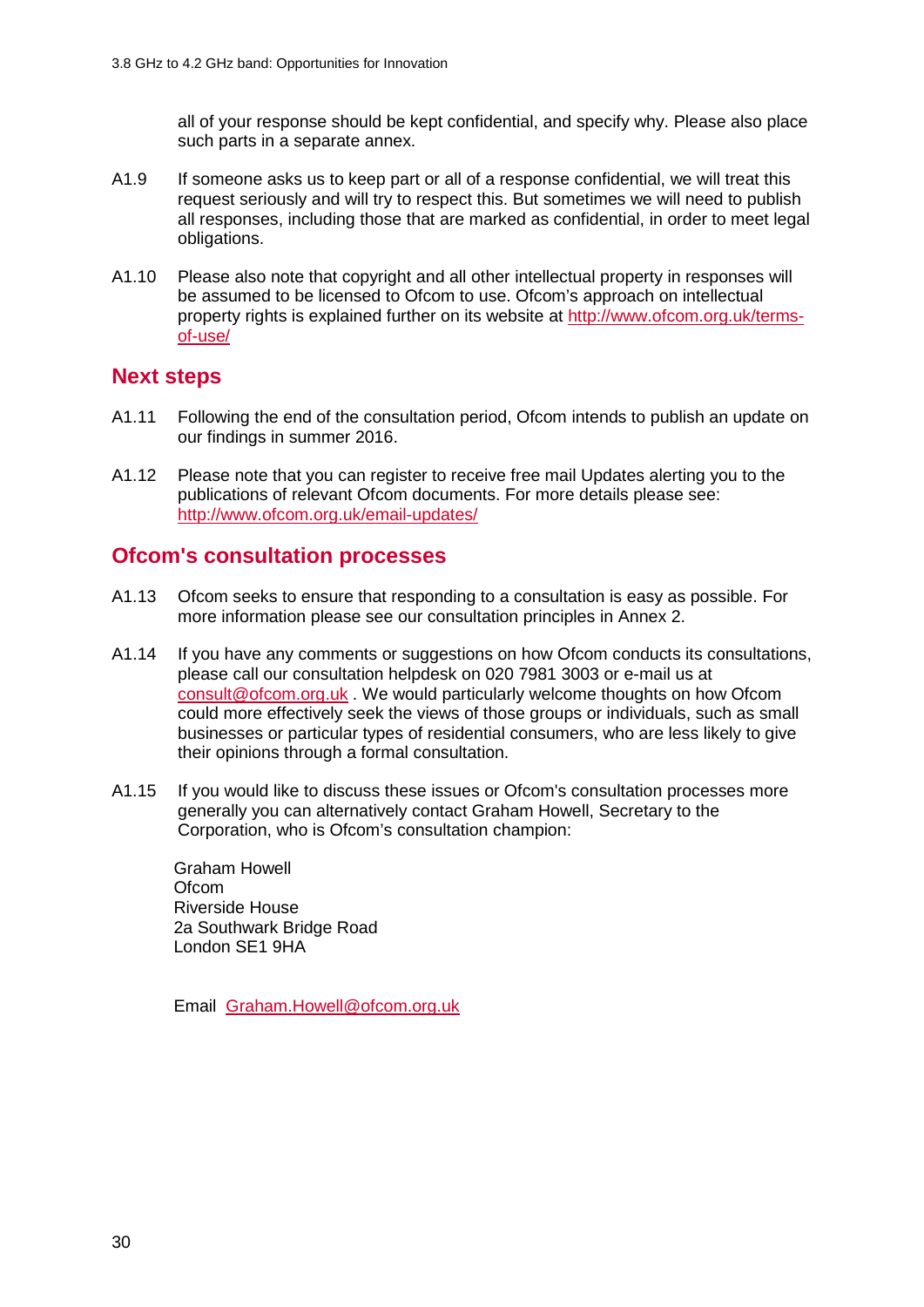#### **Annex 2**

## <span id="page-29-0"></span>**Ofcom's consultation principles**

A2.1 Ofcom has published the following seven principles that it will follow for each public written consultation:

### **Before the consultation**

A2.2 Where possible, we will hold informal talks with people and organisations before announcing a big consultation to find out whether we are thinking in the right direction. If we do not have enough time to do this, we will hold an open meeting to explain our proposals shortly after announcing the consultation.

## **During the consultation**

- A2.3 We will be clear about who we are consulting, why, on what questions and for how long.
- A2.4 We will make the consultation document as short and simple as possible with a summary of no more than two pages. We will try to make it as easy as possible to give us a written response. If the consultation is complicated, we may provide a shortened Plain English Guide for smaller organisations or individuals who would otherwise not be able to spare the time to share their views.
- A2.5 We will consult for up to 10 weeks depending on the potential impact of our proposals.
- A2.6 A person within Ofcom will be in charge of making sure we follow our own guidelines and reach out to the largest number of people and organisations interested in the outcome of our decisions. Ofcom's 'Consultation Champion' will also be the main person to contact with views on the way we run our consultations.
- A2.7 If we are not able to follow one of these principles, we will explain why.

## **After the consultation**

A2.8 We think it is important for everyone interested in an issue to see the views of others during a consultation. We would usually publish all the responses we have received on our website. In our statement, we will give reasons for our decisions and will give an account of how the views of those concerned helped shape those decisions.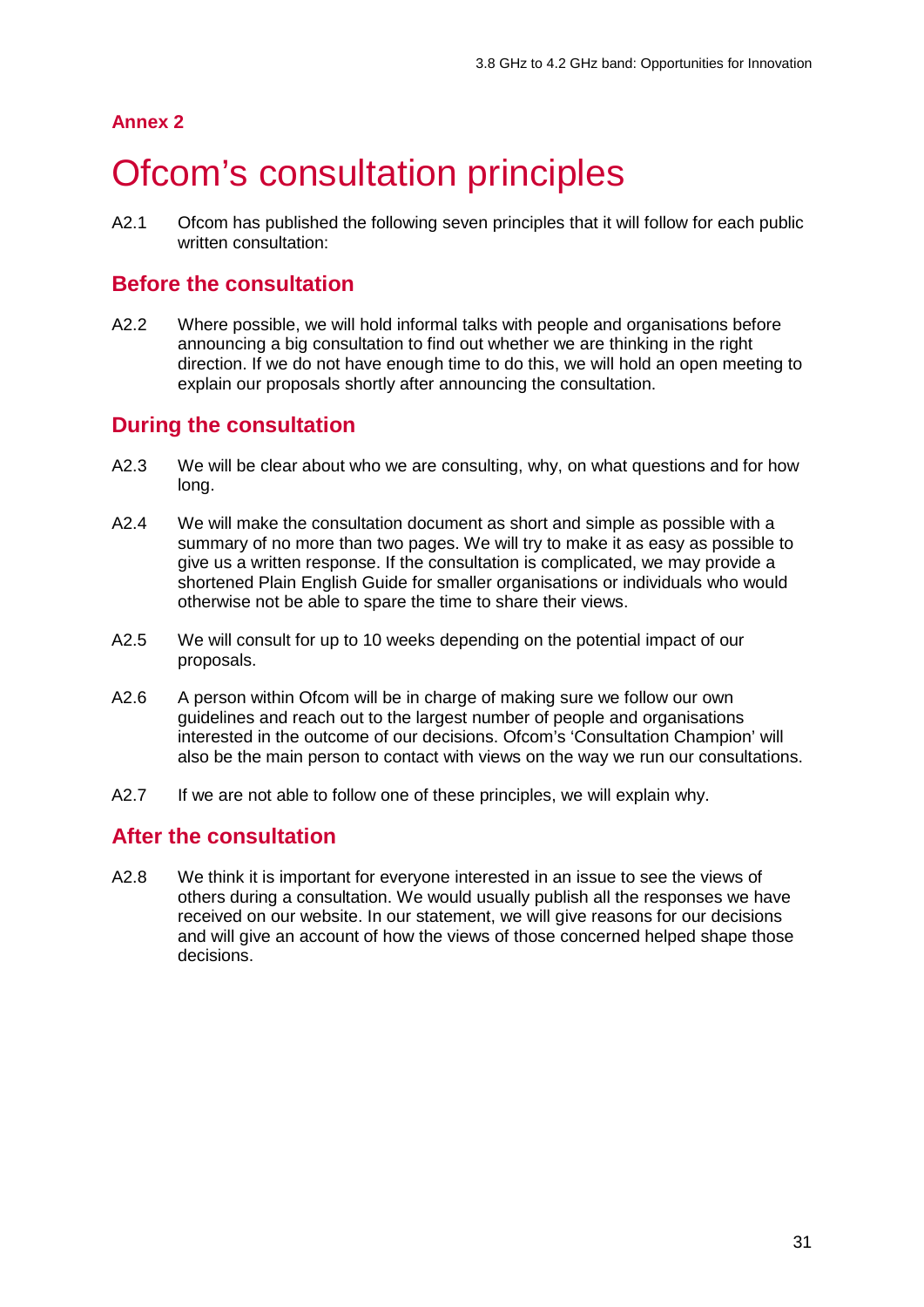## **Annex 3**

# <span id="page-30-0"></span>3 Consultation response cover sheet

- A3.1 In the interests of transparency and good regulatory practice, we will publish all consultation responses in full on our website, [www.ofcom.org.uk.](http://www.ofcom.org.uk/)
- A3.2 We have produced a coversheet for responses (see below) and would be very grateful if you could send one with your response (this is incorporated into the online web form if you respond in this way). This will speed up our processing of responses, and help to maintain confidentiality where appropriate.
- A3.3 The quality of consultation can be enhanced by publishing responses before the consultation period closes. In particular, this can help those individuals and organisations with limited resources or familiarity with the issues to respond in a more informed way. Therefore Ofcom would encourage respondents to complete their coversheet in a way that allows Ofcom to publish their responses upon receipt, rather than waiting until the consultation period has ended.
- A3.4 We strongly prefer to receive responses via the online web form which incorporates the coversheet. If you are responding via email, post or fax you can download an electronic copy of this coversheet in Word or RTF format from the 'Consultations' section of our website at [http://stakeholders.ofcom.org.uk/consultations/consultation-response-coversheet/.](http://stakeholders.ofcom.org.uk/consultations/consultation-response-coversheet/)
- A3.5 Please put any parts of your response you consider should be kept confidential in a separate annex to your response and include your reasons why this part of your response should not be published. This can include information such as your personal background and experience. If you want your name, address, other contact details, or job title to remain confidential, please provide them in your cover sheet only, so that we don't have to edit your response.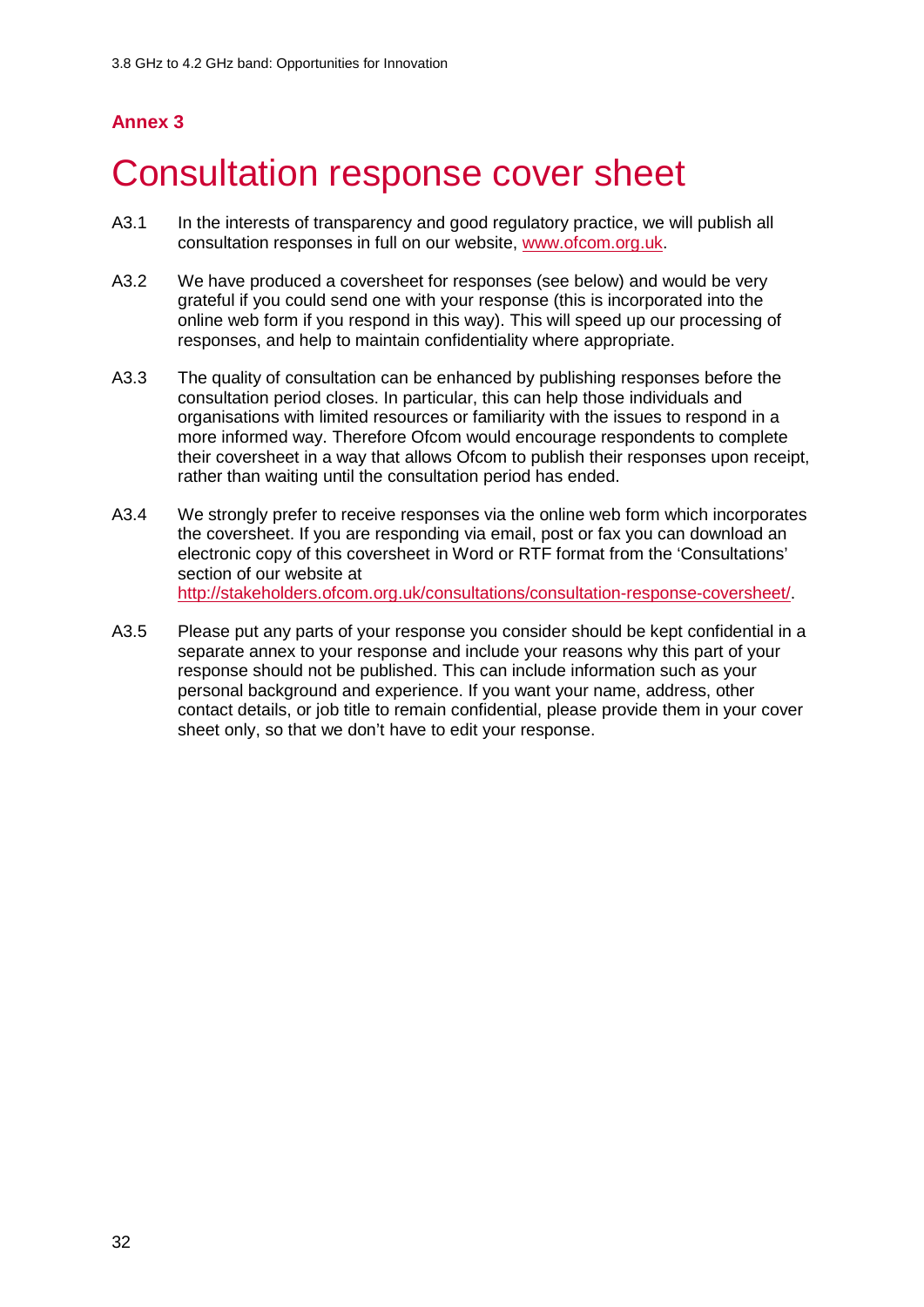## **Cover sheet for response to an Ofcom consultation**

| <b>BASIC DETAILS</b>                                                                                                                                                                                                                                                                                                                                                                                                                                                |  |  |  |  |  |  |  |  |
|---------------------------------------------------------------------------------------------------------------------------------------------------------------------------------------------------------------------------------------------------------------------------------------------------------------------------------------------------------------------------------------------------------------------------------------------------------------------|--|--|--|--|--|--|--|--|
| Consultation title:                                                                                                                                                                                                                                                                                                                                                                                                                                                 |  |  |  |  |  |  |  |  |
|                                                                                                                                                                                                                                                                                                                                                                                                                                                                     |  |  |  |  |  |  |  |  |
| To (Ofcom contact):                                                                                                                                                                                                                                                                                                                                                                                                                                                 |  |  |  |  |  |  |  |  |
| Name of respondent:                                                                                                                                                                                                                                                                                                                                                                                                                                                 |  |  |  |  |  |  |  |  |
| Representing (self or organisation/s):                                                                                                                                                                                                                                                                                                                                                                                                                              |  |  |  |  |  |  |  |  |
| Address (if not received by email):                                                                                                                                                                                                                                                                                                                                                                                                                                 |  |  |  |  |  |  |  |  |
| <b>CONFIDENTIALITY</b>                                                                                                                                                                                                                                                                                                                                                                                                                                              |  |  |  |  |  |  |  |  |
| Please tick below what part of your response you consider is confidential, giving your<br>reasons why                                                                                                                                                                                                                                                                                                                                                               |  |  |  |  |  |  |  |  |
| Nothing<br>Name/contact details/job title                                                                                                                                                                                                                                                                                                                                                                                                                           |  |  |  |  |  |  |  |  |
| Whole response<br>Organisation                                                                                                                                                                                                                                                                                                                                                                                                                                      |  |  |  |  |  |  |  |  |
| Part of the response<br>If there is no separate annex, which parts?                                                                                                                                                                                                                                                                                                                                                                                                 |  |  |  |  |  |  |  |  |
| If you want part of your response, your name or your organisation not to be published, can<br>Ofcom still publish a reference to the contents of your response (including, for any<br>confidential parts, a general summary that does not disclose the specific information or<br>enable you to be identified)?                                                                                                                                                     |  |  |  |  |  |  |  |  |
| <b>DECLARATION</b>                                                                                                                                                                                                                                                                                                                                                                                                                                                  |  |  |  |  |  |  |  |  |
| I confirm that the correspondence supplied with this cover sheet is a formal consultation<br>response that Ofcom can publish. However, in supplying this response, I understand that<br>Ofcom may need to publish all responses, including those which are marked as confidential,<br>in order to meet legal obligations. If I have sent my response by email, Ofcom can disregard<br>any standard e-mail text about not disclosing email contents and attachments. |  |  |  |  |  |  |  |  |
| Ofcom seeks to publish responses on receipt. If your response is<br>non-confidential (in whole or in part), and you would prefer us to<br>publish your response only once the consultation has ended, please tick here.                                                                                                                                                                                                                                             |  |  |  |  |  |  |  |  |
| Signed (if hard copy)<br>Name                                                                                                                                                                                                                                                                                                                                                                                                                                       |  |  |  |  |  |  |  |  |